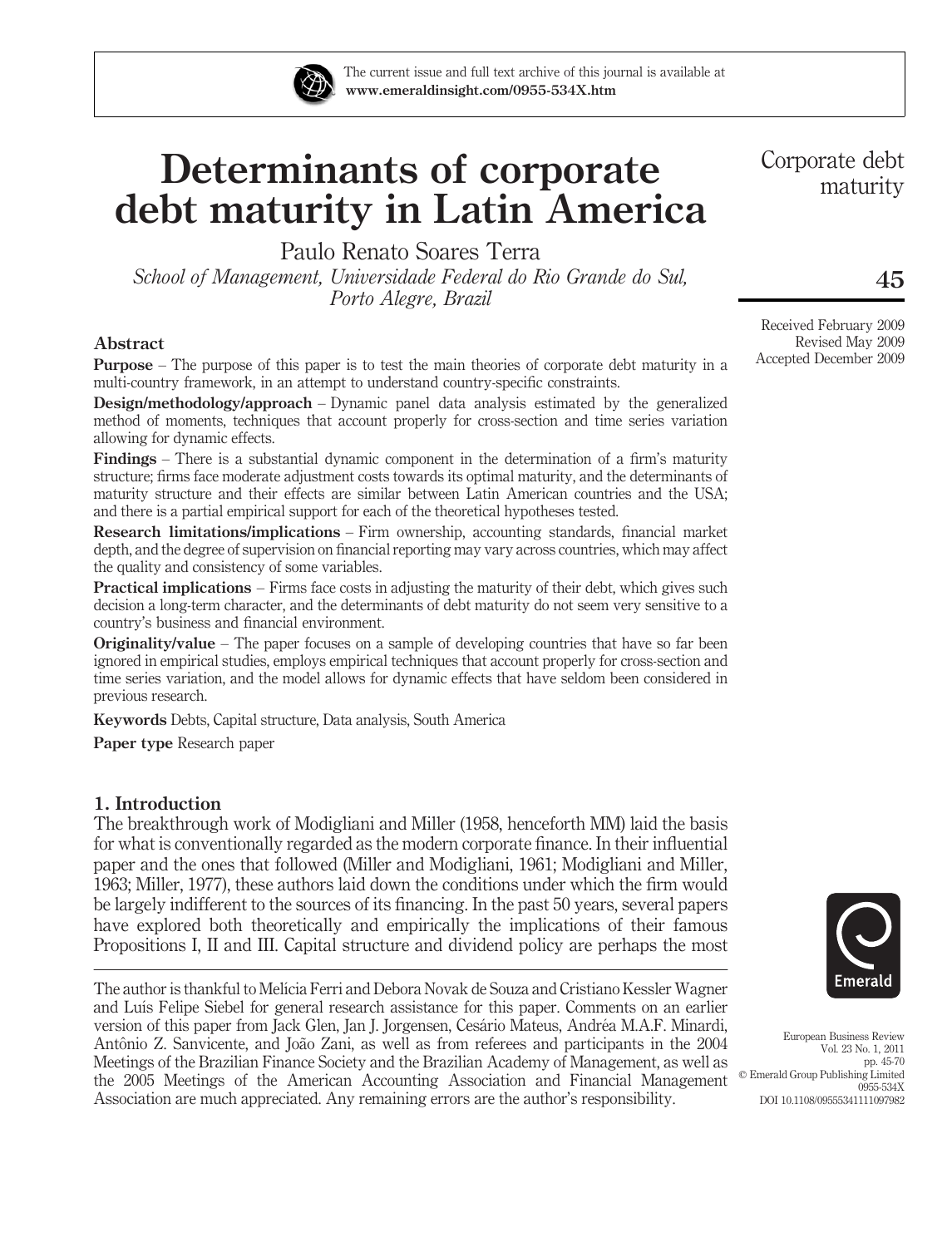studied issues in corporate finance. Much less attention however has been devoted to the maturity structure of the firm's financing.

The financial turmoil that began in mid-2007 and scaled up in late 2008 has spread worldwide. Its consequences over the credit and liquidity of firms are being felt in developed and emerging countries alike. Indeed, Campello *et al.* (2009) document that the immediate effects of the financial crises has made financially constrained firms from the USA, Europe, and Japan to burn through cash reserves, to run on their bank credit lines, cut back on capital investment, employment, research and development spending, marketing expenditures, and dividends, and to sell assets to obtain cash. Although no such survey has been published so far focusing firms in emerging markets, it is well known that they face generally harsher financial constrains than similar firms in developed markets. So, it is fair to conjecture that the dire effects of this crisis may be even more pronounced in these countries. In such context, understanding how firms manage their debt becomes thus more than an academic question to become a real-world problem for practicing managers.

This paper contributes to the existing body of knowledge in several ways. Here, I test a few theories of debt-maturity structure in a multi-country framework, in an attempt to understand country-specific differences. I focus on a sample of developing countries that have so far been ignored in empirical studies. Moreover, I do so by employing empirical techniques that account properly for cross-section and time series variation. Also, the model allows for dynamic effects that have seldom been considered in previous research. Finally, I compare my results for Latin American countries to a sample of firms from the USA.

My main findings are that there is a substantial dynamic component in the determination of a firm's maturity structure, firms face moderate adjustment costs towards its optimal maturity, and the determinants of maturity structure and their effects are similar between Latin American countries and the USA, despite obvious differences in the financial and business environments of these countries. The study also finds some empirical evidence for each theoretical hypothesis tested, although no theoretical proposition alone is able to explain the maturity decision.

The remaining of the paper is structured as follows: the next section presents the theoretical framework, while Section 3 details the methodology, presents the data sources, and describes the variables used in the empirical model. Section 4 reports and comments the estimation results. Section 5 concludes the paper.

#### 2. Theoretical framework

A number of explanations for the maturity structure of corporate debt have been put forward. The main criticism that can be made of this body of literature is that it does not emerge from a general equilibrium theory, but as a set of partial explanations that have not been unified into one single theory. I do not intend to tackle such an ambitious task in this paper. However, in order to concisely understand the many and disperse theoretical contributions to the question of an optimal maturity, I classify the literature into four major groups: the tradeoff hypothesis, the agency hypothesis, the signaling hypothesis, and the maturity-matching hypothesis. Of course, such simplification is open to criticism, but my classification is ample enough to encompass most theoretical work done so far, yet discriminating enough to point out the fundamental differences between each group of hypotheses.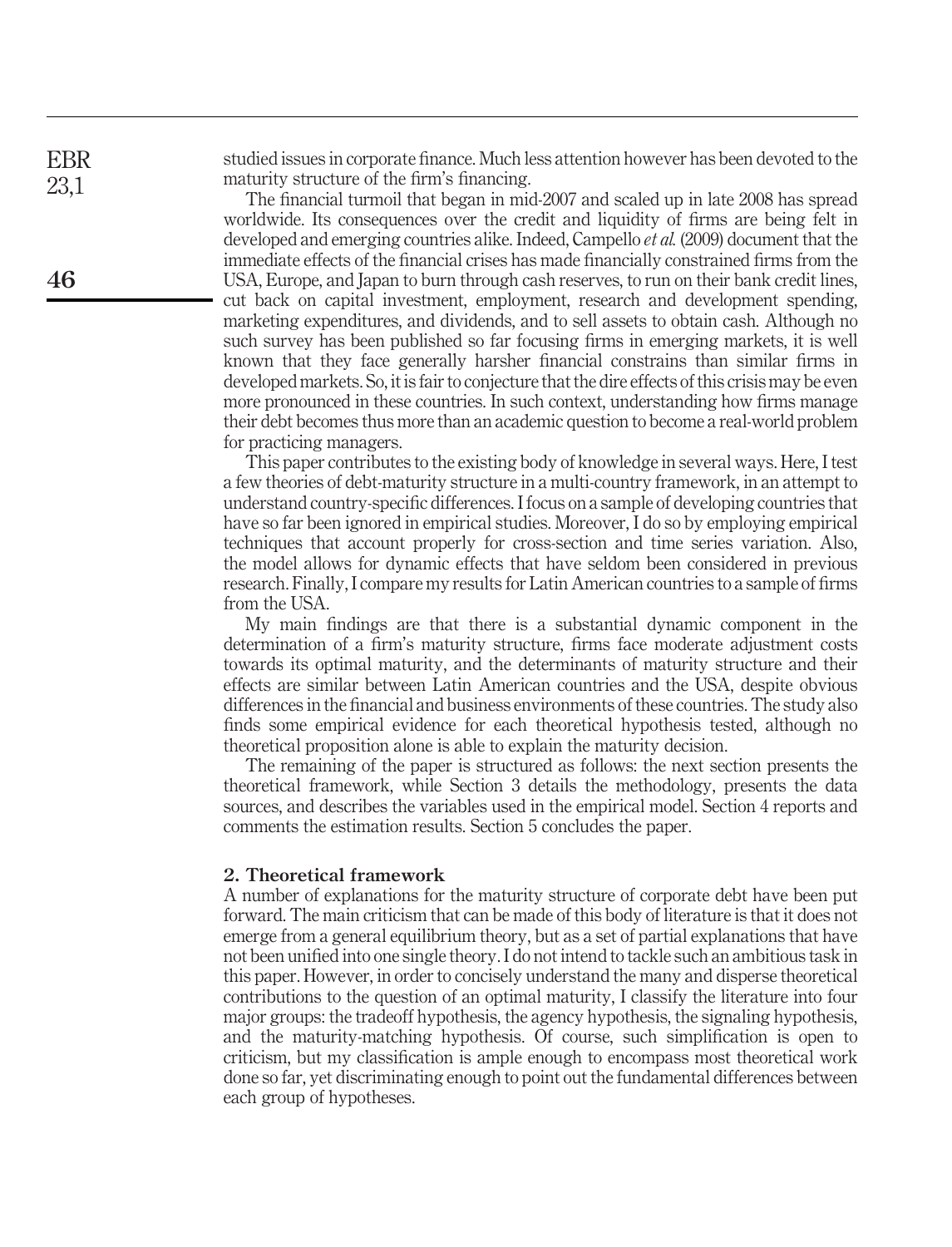Theoretical explanations for the choice of corporate debt maturity are already implied in MM's original paper, but are eventually formalized by Stiglitz (1974). MM's paper does not consider a multi-period setting, and Stiglitz (1974) provides a rigorous analysis of the MM model in such circumstances. His conclusions are that, under a fairly general set of conditions (absence of taxation, transaction costs, bankruptcy costs, and other frictions), the maturity choice of the firm is irrelevant, just as MM's findings regarding the firm's leverage ratio under the same conditions. Of course, once one departs from the ideal world of the financial economists[1], such frictions matter, and therefore the maturity decision would influence the firm's valuation just as would the set of other financial policies. A large family of hypotheses explores the tax-based, bankruptcy costs and transaction costs approaches in order to offer an explanation for the maturity choice.

Arguments for the tradeoff hypothesis are based on the proposition that the optimal maturity of debt is determined by the tradeoff between the costs to rollover short-term debt *vis-à-vis* the usually higher interest rate bore by long-term debt. In many senses, the arguments rely on explicit transaction costs of different kinds of debt such as flotation and rollover costs as well as tax-shield benefits and implicit bankruptcy costs. The tax-based explanation suggested by Brick and Abraham Ravid (1985) and Brick and Abraham Ravid (1991) are perhaps the best known examples.

Another whole family of hypotheses derives from the asymmetric information problem formalized by Jensen and Meckling (1976) and extended by Myers (1977). In this case, the maturity structure is yet another instrument that firms can use in order to solve the agency problems faced by the various stakeholders of the firm. The agency hypothesis suggests that firms choose the optimal debt maturity in order to solve the information asymmetry that gives rise to the underinvestment (Myers, 1977; Myers and Majluf, 1984) and/or overinvestment (Jensen and Meckling, 1976; Jensen, 1986) problems. Barnea et al. (1980) offer an explanation for the debt-maturity choice – as well as for complex financial contracting – based on market failure in resolving agency problems costlessly.

Also within the asymmetric information mindset, the maturity structure can also be regarded as a means of overcoming the adverse selection problem (Akerlof, 1970) in terms of providing a credible signal to the market, alongside the general lines suggested by Ross (1977). The signaling hypothesis is therefore also rooted on information asymmetry arguments, but suggests that the maturity choice – as for a number of other publicly known corporate decisions – is used by managers as a way to convey information to the market thus reducing the firm's cost of capital. Within this group is situated Flannery's (1986) proposition that risky debt maturity is a valid signal if transaction costs are positive, because high-quality firms can signal their true quality.

Finally, there is the textbook rule-of-thumb that firms should match the maturity of their liabilities to the maturity of their assets. This intuitive recommendation seems to have emerged from the practitioners' experience before it had been rationalized into theory, relying mainly on liquidity risks, inefficient liquidation, and goods market cycle arguments. An argument combining the agency and signaling hypotheses can be used in order to explain why the maturity of liabilities should match the maturity of assets. Indeed, several finance textbooks allude to this rule when discussing the investment and financing decisions (Ross et al., 2002; Brealey and Myers, 2003). Hart and Moore (1994) propose one explanation based on the asymmetry of information regarding the entrepreneur's true intentions. Maturity matching in this case would signal the entrepreneur's commitment to abide by his intentions. Alternatively, firms would match the maturity of their liabilities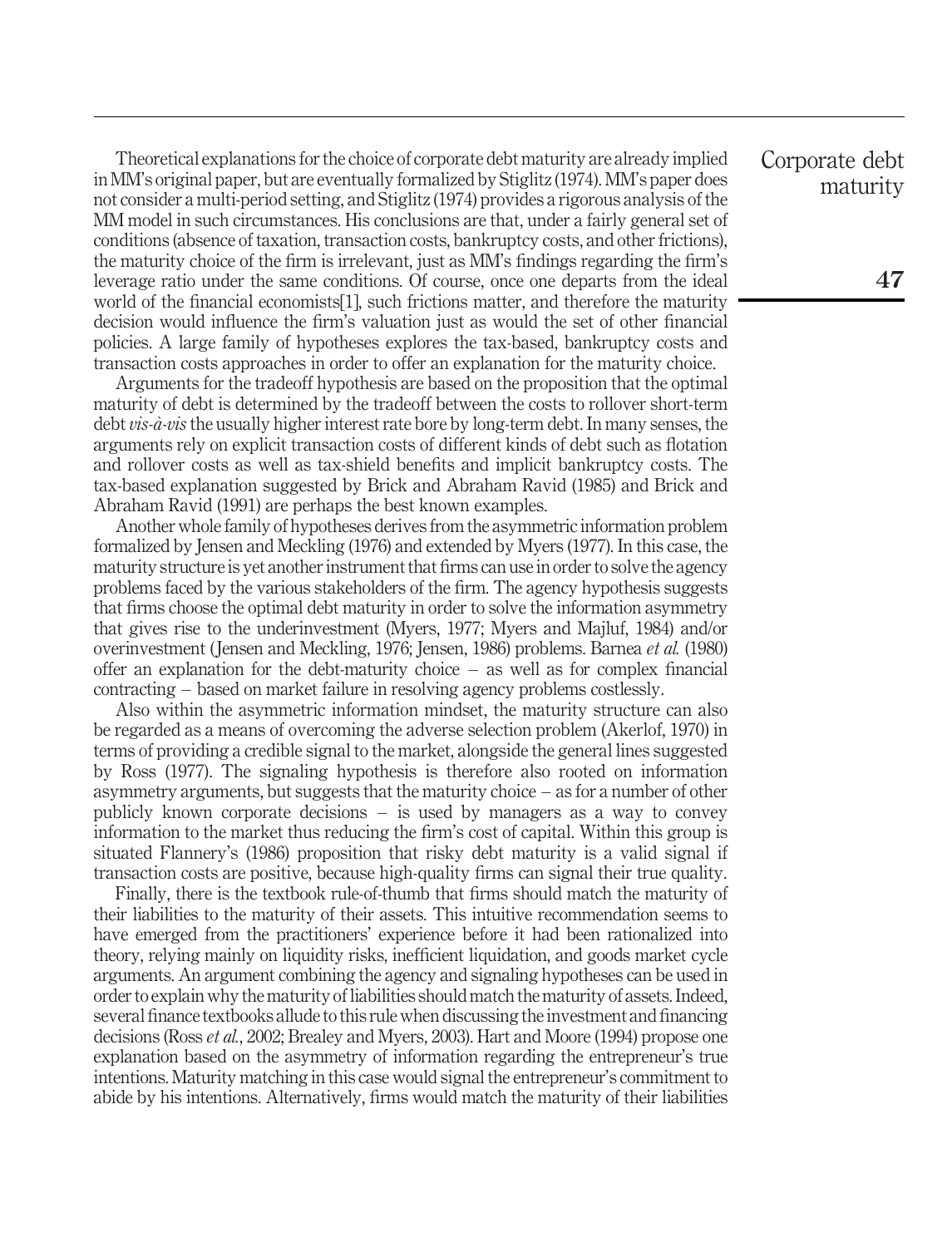to that of their claims in order to avoid a liquidity problem that would trigger inefficient liquidation of the firm. Excess liquidity, on the other hand, has a high opportunity cost and is also inefficient in the firm's perspective. Diamond (1991) proposes a model of maturity choice in which highly and poorly rated firms choose short-term debt while middle-rated firms choose to match the maturity of their debt to the timing of their operating cash flows. In Diamond's (1991) model, poorly rated firms have no choice other than expose themselves to premature liquidation because of moral hazard concerns from the lenders, while highly rated firms choose to borrow short-term because they expect good news to arrive and therefore obtain better long-term financing deals. The maturity-matching hypothesis is also supported by Emery's (2001) insightful paper, which argues that firms match the maturity of their assets and liabilities as a means to avoid the term premium in interest rates. His arguments are based on the demand cycle in the goods market and the reduction in the firm's long-run marginal costs achieved by optimal use of short-term debt.

The predictions of these various theories regarding the effects of each determinant of maturity structure are summarized in Table I. It is clear that discriminating amongst the hypotheses is difficult, because in many aspects they lead to the same prediction, and in many cases the hypotheses are silent about the effect of a particular variable.

| Determinant<br>factors  | Theoretical<br>hypothesis        | Predicted effect on<br>debt maturity | Empirical proxy                      | Formula                                                                        |
|-------------------------|----------------------------------|--------------------------------------|--------------------------------------|--------------------------------------------------------------------------------|
| Leverage                | Agency/<br>matching/<br>tradeoff | positive                             |                                      | Negative/negative/ Debt-equity ratio Long-term debt/book equity                |
| Asset<br>maturity       | Matching                         | Positive                             | Asset maturity<br>ratio              | (Current assets/cost of goods)<br>$sold$ + (net fixed assets/<br>depreciation) |
| <b>Size</b>             | Agency/<br>signaling             | Positive                             | Log of sales                         | Ln(sales)                                                                      |
| Growth<br>opportunities | Agency/<br>matching/<br>tradeoff | Negative/positive/<br>positive       | Market-to-book<br>ratio              | $(Book$ liabilities $+$ market<br>equity)/(total book assets)                  |
| Profitability           | Agency/<br>signaling             | Positive/negative                    | Return on Assets                     | Operating income/total book<br>assets                                          |
| Business risk           | Agency/<br>tradeoff              | Positive/negative                    | Degree of<br>operational<br>leverage | Sales/operating income                                                         |
| Dividend<br>policy      | Agency/<br>tradeoff              | Negative/positive                    | Dividend vield                       | Dividend per share/share<br>price                                              |
| Liquidity               | Signaling                        | Positive                             | Current liquidity<br>ratio           | Current assets/current<br>liabilities                                          |
| Tangibility             | Tradeoff                         | Positive                             | Degree of asset<br>immobilization    | Net fixed assets/total book<br>assets                                          |
| Tax effects             | Agency/<br>tradeoff              | Positive/negative                    | Average effective<br>tax rate        | Taxes/taxable earnings                                                         |
| Industry                | Control<br>variable              | Undetermined                         | Dummy<br>variables                   | $0 \text{ or } 1$                                                              |
| Country                 | Control<br>variable              | Undetermined                         | Dummy<br>variables                   | $0 \text{ or } 1$                                                              |
| Year                    | Control<br>variable              | Undetermined                         | Dummy<br>variables                   | $0 \text{ or } 1$                                                              |

# Table I.

Determinants of debt maturity, theoretical hypothesis, predicted effect, and empirical variables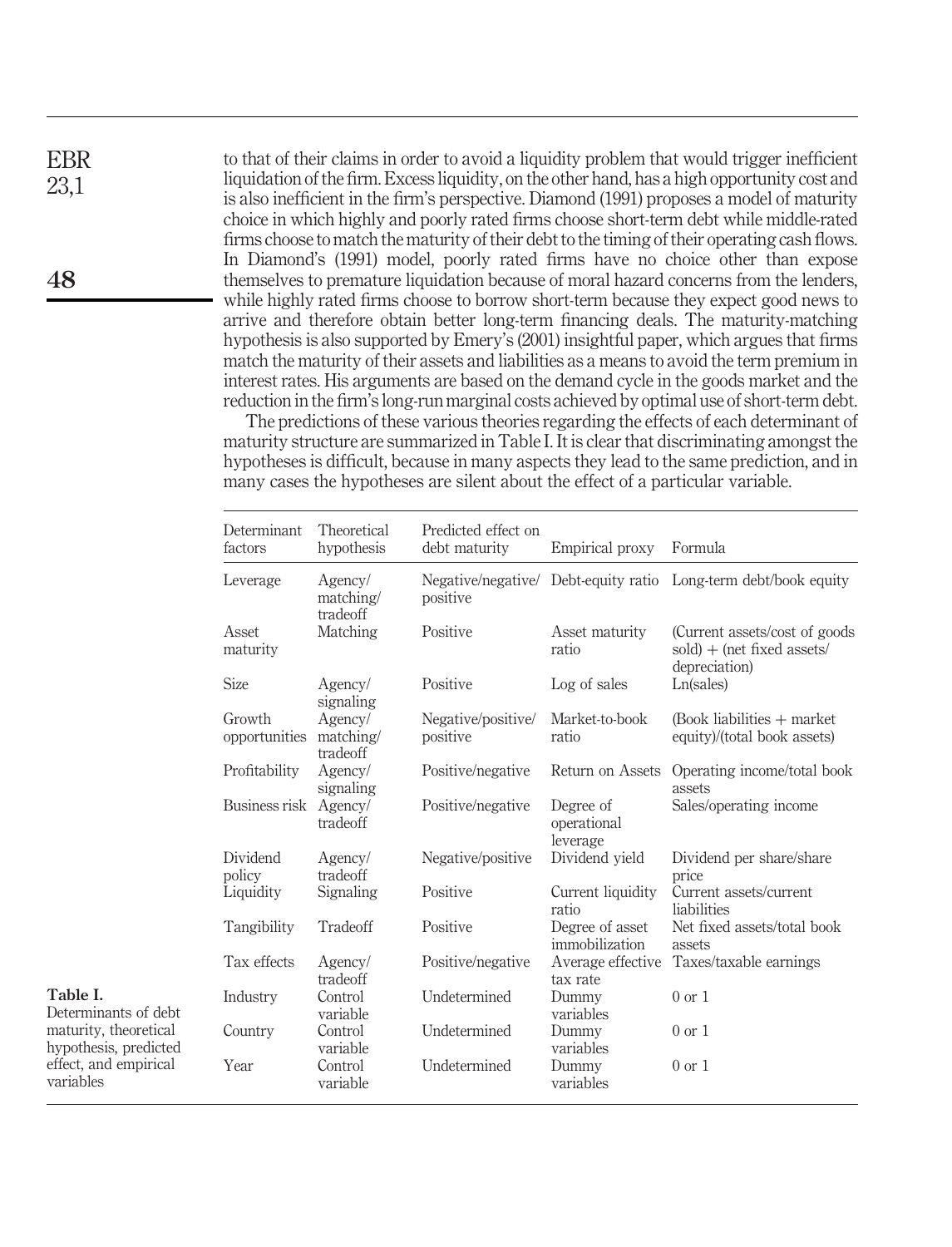Most empirical studies have concentrated on the USA. Mitchell's (1991) and Morris' (1992) pioneer studies have taken different empirical approaches to the problem. While Morris (1992) investigates the maturity structure of the firm's total indebtedness, Mitchell (1991) focuses on the maturity of single-bond issues. These are the two most common empirical approaches in the literature. The first approach is followed by Easterwood and Kadapakkam (1994), Barclay and Smith (1995, 1996), Stohs and Mauer (1996), Johnson (1997), Scherr and Hulburt (2001) and Lyandres and Zhdanov (2007). The second approach is preferred by Mitchell (1993), Guedes and Opler (1996) and Gottesman and Roberts (2004), the latter investigating the maturity of bank loans. Baker et al. (2003) also investigate bond issues, and in the aggregate, find evidence of market timing of bond issues.

Table II summarizes the empirical literature and their main findings. As can be seen, a great deal of conflicting evidence has been found on this issue. In general, very little support has been found for the tradeoff hypothesis. There is a considerable amount of controversy regarding the agency costs and signaling hypotheses, while convincing evidence has been found for the maturity-matching hypothesis.

Few studies investigate debt maturity in an international setting. Schiantarelli and Sembenelli (1997) investigate the maturity structure of 604 non-financial firms from the UK and 750 non-financial firms from Italy and find support for the maturity-matching hypothesis. Their results are in line with those of Ozkan (2000) who investigates the maturity issue for 429 non-financial British firms in the period 1983-1996 and Heyman et al. (2008) who investigate the maturity of 1,132 Belgian small firms. Antoniou *et al.* (2006) study the determinants of debt maturity for a sample of 358 French, 582 German, and 2,423 British non-financial firms and find that debt maturity depends on both firm-specific and country-specific factors, opening the question of the degree of influence of each group of factors on the maturity structure.

Larger sets of countries are studied by Demirgüç-Kunt and Maksimovic (1999) who explored the hypothesis that the financial development of a country determines the maturity of its firms' debt. The authors investigate 9,649 non-financial firms from 30 countries including developing ones in the period 1980-1991. They find support for the hypothesis that legal and institutional differences among countries explain a large part of the leverage and debt-maturity choices of firms. Fan et al. (2008) also study the subject for 11 industries in 39 countries in the period 1991-2006. Their results largely support Demirgüc-Kunt and Maksimovic's (1999) findings.

To the best of my knowledge, so far, the only study that focused specifically on developing countries is Erol (2004), who analyzed the strategic content of debt maturity in a sampleof 15manufacturingsectors from Turkey during theperiod 1990-2000. Theauthor's findings are that long-term debt is strategic while short-term debt, despite being devoid of strategic content, is associated with financial constraint. In the next section, I describe the methods, variables, and data I employ in order to investigate the debt-maturity structure of non-financial firms in the seven biggest economies of Latin America.

# 3. Data, variables, and research methods

# 3.1 Data and variables

Accounting and stock market firm-level data are taken from the Economática Pro database (Economa´tica, 2003). Observations are yearly during the period 1987-2002 (subject to availability) and the unit of analysis is each firm. Countries that are the object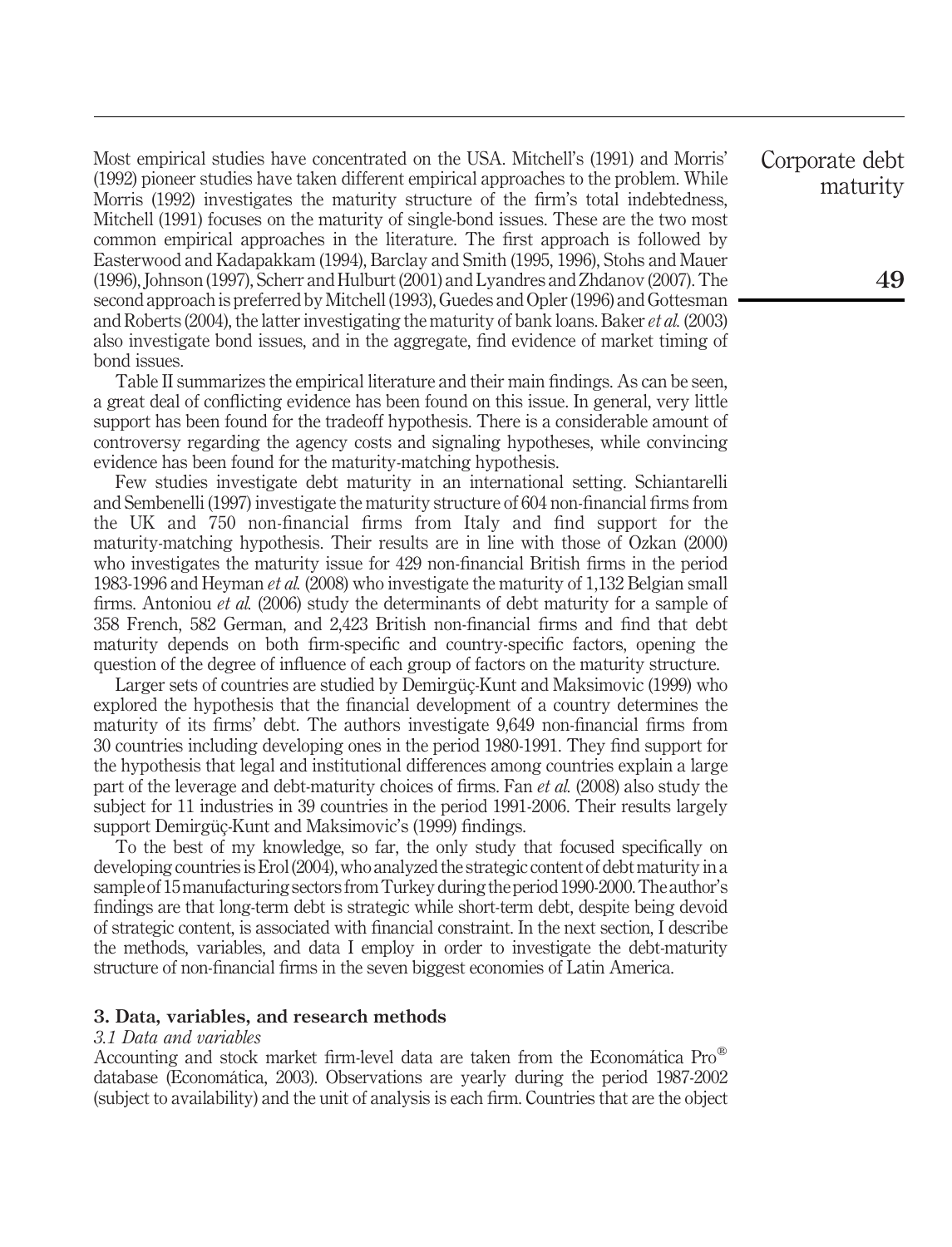| <b>EBR</b><br>23,1<br>50                                                                   | Cannot support                           | Barclay and Smith (1996)<br>Guedes and Opler (1996)<br>Mitchell (1993)<br>Ozkan (2000)                                               | Lyandres and Zhdanov (2007) <sup>b</sup><br>Heyman et al. (2008)                                                                                                                                                | Antoniou et al. (2006)                                                                                                                       | Demirgüç-Kunt and<br>Maksimovic (1999)                                                                                                                                              |                                                                                        |
|--------------------------------------------------------------------------------------------|------------------------------------------|--------------------------------------------------------------------------------------------------------------------------------------|-----------------------------------------------------------------------------------------------------------------------------------------------------------------------------------------------------------------|----------------------------------------------------------------------------------------------------------------------------------------------|-------------------------------------------------------------------------------------------------------------------------------------------------------------------------------------|----------------------------------------------------------------------------------------|
|                                                                                            | Empirical studies<br>Moderately supports | Scherr and Hulburt (2001)<br>Barclay and Smith (1995)<br>Guedes and Opler (1996)<br>Stohs and Mauer (1996)<br>Antoniou et al. (2006) | Scherr and Hulburt (2001)<br>Guedes and Opler (1996)<br>Stohs and Mauer (1996)                                                                                                                                  | Barclay and Smith (1995)<br>Barclay and Smith (1996)<br>Guedes and Opler (1996)<br>Stohs and Mauer (1996)<br>Mitchell (1993)<br>Ozkan (2000) |                                                                                                                                                                                     |                                                                                        |
|                                                                                            | Strongly supports                        |                                                                                                                                      | Lyandres and Zhdanov $(2007)^a$<br>Easterwood and Kadapakkam<br>Barclay and Smith (1995)<br>Barclay and Smith (1996)<br>Guedes and Opler (1996)<br>Mitchell (1991)<br>Mitchell (1993)<br>Ozkan (2000)<br>(1994) | Gottesman and Roberts (2004)<br>Heyman <i>et al. (2008)</i><br>Mitchell (1991)                                                               | Schiantarelli and Sembenelli<br>Scherr and Hulburt (2001)<br>Guedes and Opler (1996)<br>Stohs and Mauer (1996)<br>Heyman et al. $(2008)$<br>Morris (1992)<br>Ozkan (2000)<br>(1997) |                                                                                        |
|                                                                                            | framework<br>Main authors                | Modigitani and Miller<br>(1958)<br>Brick and Abraham Ravid<br>(1985)                                                                 | Jensen and Meckling (1976)<br>Myers (1977)<br>Barnea et al. (1980)                                                                                                                                              | Akerlof (1970)<br>Diamond (1991)<br>Flamery (1986)                                                                                           | Diamond (1991)<br>Emery (2001)                                                                                                                                                      | Notes: <sup>a</sup> Underinvestment hypothesis; <sup>b</sup> overinvestment hypothesis |
| Table II.<br>Theoretical framework<br>and previous findings in<br>the empirical literature | Theoretical<br>Hypotheses                | Transaction costs<br>Bankruptcy costs<br>Flotation costs<br>Rollover costs<br>Static tradeoff<br>Agency costs<br>Tax effects         | Asset substitution<br>Contracting costs<br>Underinvestment<br>Monitoring costs<br>Overinvestment                                                                                                                | Liquidity signaling<br>Credit quality<br>Asymmetric<br>information<br>Signaling                                                              | Maturity matching<br>Demand cycle<br>Liquidity risk                                                                                                                                 |                                                                                        |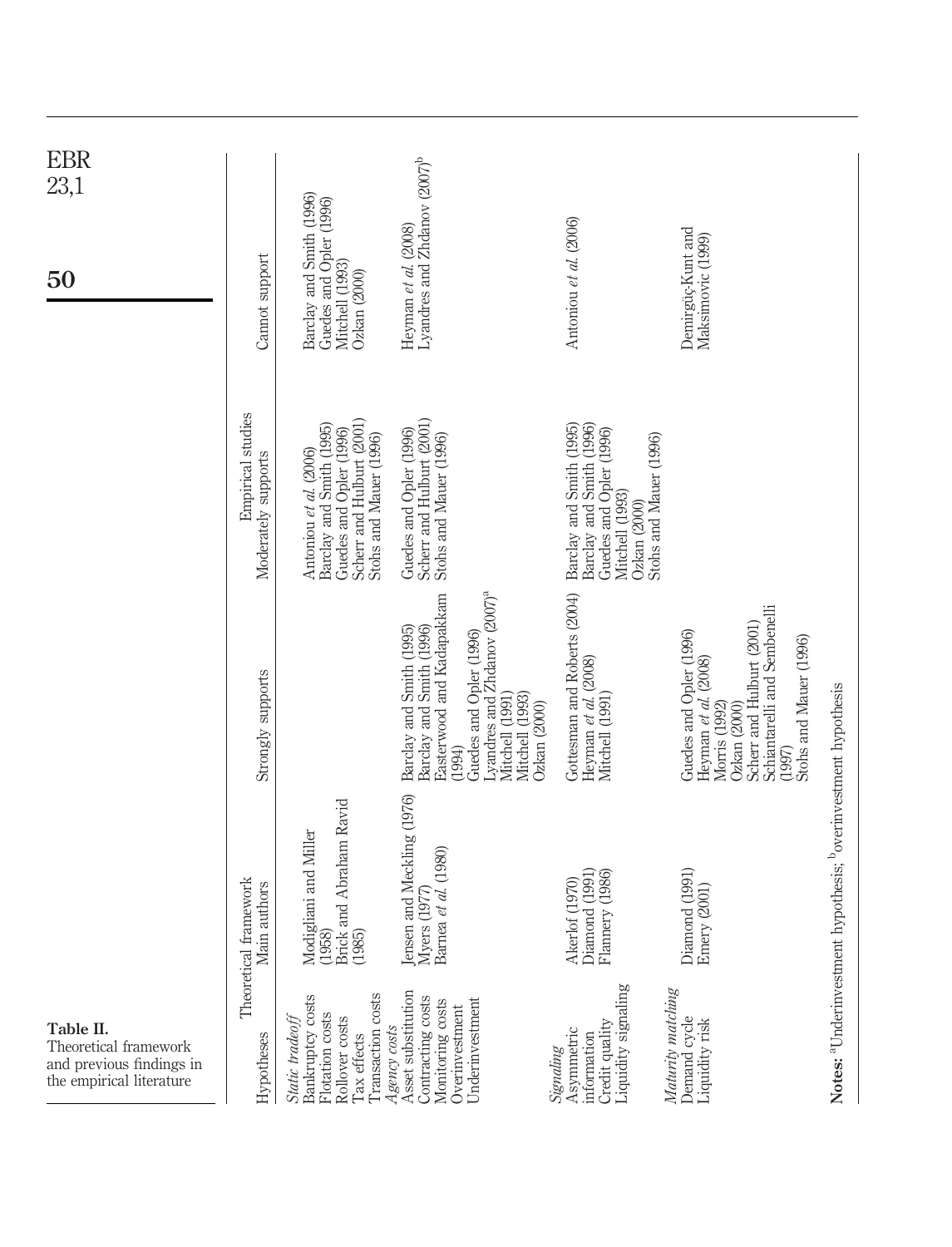of this study are Argentina, Brazil, Chile, Colombia, Mexico, Peru, and Venezuela (henceforth "Latin American 7" or simply "LA-7"). I also collect data of firms from the USA (henceforth simply "US"), as a benchmark. The database contains 2,486 firms in total for these eight countries (1,242 firms from Latin America and 1,244 from the US) over the period covered. In this study, I exclude all firms pertaining to the financial industry, such as "financial services and insurance" (427 firms), "holding and asset management companies" (41 firms), and "real estate" (44 firms), as well as "others" (seven firms) and "non-classified establishments" (four firms). The final sample contains 1,963 firms in total (986 firms from Latin America and 977 from the US). Industry sectors are classified based on the database documentation (22 industries) and on the North American Industry Classification System Level 1 Code (20 industries). Additional descriptive data on the firms' activities are available in the database and are used in order to re-classify the firms in the final 19 industries employed in this research whenever necessary. An overview of the number of firms available in the database by country and industry sector is shown in Table III.

From Table III it can be seen that Brazil heavily influences the sample: it has the most firms included amongst the Latin American countries and for the longest time period, responding for more than 40 percent of the Latin American sample composition. Venezuela, on the other hand, has little influence on the sample with less than 3 percent of the Latin American firms. Table III also shows that "Food and Beverages" is the predominant activity of the Latin American firms with a participation of about 11 percent. "Software" lies at the other end of the spectrum, with only two firms included. For the US, the predominant sector of activity is the "Electronic" industry, while "Agriculture" is represented by a single firm.

In this paper, I employ balance sheet data for individual firms with annual periodicity, since balance sheet information for yearly statements are usually more reliable[2]. Also, considering the long-term implications of the maturity structure choice, higher frequency data should not add much to the findings – but it might be noisier.

Accounting information in the database is available in local currency (real or nominal) and in US dollars. Since this is a cross-country study, I use figures denominated in US dollars in order to ease comparisons. In fact, such scaling is irrelevant since most variables in this study are ratios. However, a nominal variable such as firm size would be greatly misleading for comparison purposes if stated in local currency.

The dependent variable is a proxy of the maturity of debt carried by each firm, measured in two ways: long-term financial debt over short-term loans plus long-term financial debt ("Maturity Ratio 1", henceforth simply MR1), and long-term book liabilities over total book liabilities, i.e. long-term book liabilities plus current liabilities (MR2).

Strictly speaking, debt-maturity analyses should concentrate on bank loans, bonds and other sources of financial debt. However, trade financing and other short-term operational liabilities are important sources of funds in many emerging markets, which could distort the results if the analyses are limited to strictly defined debt. Hence, the use of a proxy defined in terms of total liabilities such as MR2 is appropriate.

The dilemma of employing book values versus markets values when studying debt caters for a lively discussion of its own. On one hand, book values are subject to "creative accounting" and discretionary criteria defined by regulatory authorities. On the other hand, market values are subject to distortions induced by low liquidity and concentrated trading in few participants. In this study, I choose book values instead of market values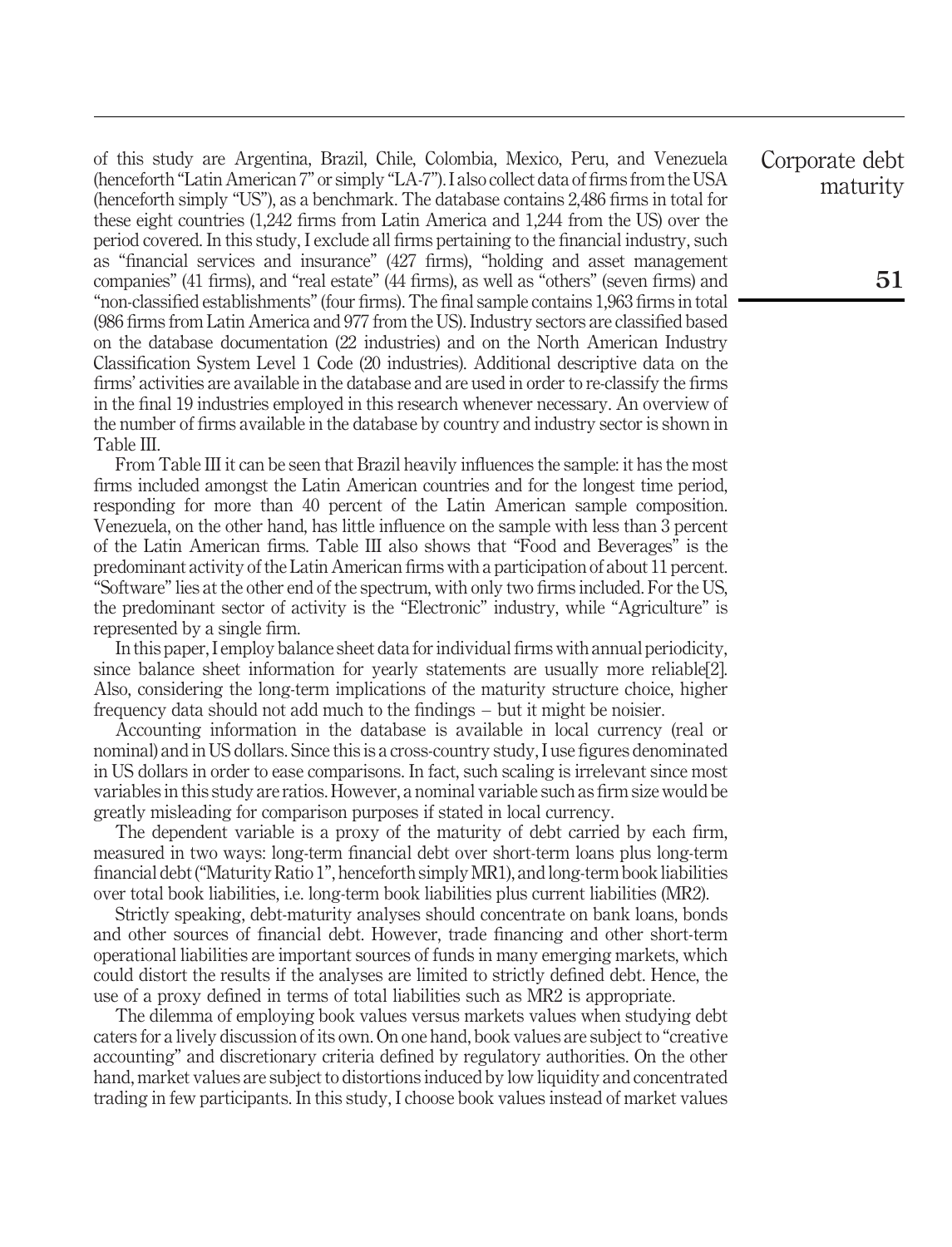| <b>EBR</b><br>23,1                         | $\Xi$             | firms $\binom{0}{0}$ | 2002<br>1987- |             |                                                                                                                |              |                           |                    |             |           |               |        |                                 |             |          |                          | 10300711                                                                                                                                                                                                                                                                                                                                                                                                                                                        |               | $2.8$<br>2.9      | 100.0                            |                                                                                                                                                                                                                                                                                                                                                                                       |  |
|--------------------------------------------|-------------------|----------------------|---------------|-------------|----------------------------------------------------------------------------------------------------------------|--------------|---------------------------|--------------------|-------------|-----------|---------------|--------|---------------------------------|-------------|----------|--------------------------|-----------------------------------------------------------------------------------------------------------------------------------------------------------------------------------------------------------------------------------------------------------------------------------------------------------------------------------------------------------------------------------------------------------------------------------------------------------------|---------------|-------------------|----------------------------------|---------------------------------------------------------------------------------------------------------------------------------------------------------------------------------------------------------------------------------------------------------------------------------------------------------------------------------------------------------------------------------------|--|
|                                            |                   | All firms            | 1987-2002     |             | 992912786599                                                                                                   |              |                           |                    |             |           |               |        |                                 |             |          |                          | 225898                                                                                                                                                                                                                                                                                                                                                                                                                                                          |               |                   |                                  | $\begin{matrix} 54 \\ 56 \\ 1,963 \\ 100.0 \end{matrix}$                                                                                                                                                                                                                                                                                                                              |  |
| 52                                         |                   | USA                  | 1994-2002     |             |                                                                                                                |              |                           |                    |             |           |               |        |                                 |             |          |                          | <b>BREas</b>                                                                                                                                                                                                                                                                                                                                                                                                                                                    |               |                   |                                  | $\frac{88}{977}$                                                                                                                                                                                                                                                                                                                                                                      |  |
|                                            | American<br>Latin | firms $(^{0}_{0})$   | 1987-2002     |             | 9. 3. 3. 8. 9. 4. 7. 4. 8. 4. 9. 4. 9. 4. 9. 4. 9. 4. 9. 4. 9. 4. 9. 4. 9. 4. 9. 4. 9. 4. 9. 4. 9. 4. 9. 4. 9. |              |                           |                    |             |           |               |        |                                 |             |          |                          | 7.58852                                                                                                                                                                                                                                                                                                                                                                                                                                                         |               | $\frac{2.6}{3.0}$ | 100.0                            |                                                                                                                                                                                                                                                                                                                                                                                       |  |
|                                            | Latin             | America              | 1987-2002     |             | 98858257772                                                                                                    |              |                           |                    |             |           |               |        |                                 |             |          |                          | $\begin{array}{l} \mathcal{L} \mathcal{L} \mathcal{L} \mathcal{L} \mathcal{L} \mathcal{L} \mathcal{L} \mathcal{L} \mathcal{L} \mathcal{L} \mathcal{L} \mathcal{L} \mathcal{L} \mathcal{L} \mathcal{L} \mathcal{L} \mathcal{L} \mathcal{L} \mathcal{L} \mathcal{L} \mathcal{L} \mathcal{L} \mathcal{L} \mathcal{L} \mathcal{L} \mathcal{L} \mathcal{L} \mathcal{L} \mathcal{L} \mathcal{L} \mathcal{L} \mathcal{L} \mathcal{L} \mathcal{L} \mathcal{L} \mathcal$ |               |                   |                                  |                                                                                                                                                                                                                                                                                                                                                                                       |  |
|                                            |                   | Peru Venezuela       | 1992-2002     |             | <b>18000010140</b>                                                                                             |              |                           |                    |             |           |               |        |                                 |             |          |                          | $\circ$ $\circ$ $\circ$ $\circ$ $\circ$ $\circ$ $\circ$                                                                                                                                                                                                                                                                                                                                                                                                         |               |                   |                                  | $108$ $\frac{48}{18}$                                                                                                                                                                                                                                                                                                                                                                 |  |
|                                            | Country           | Period               | 1992-2002     |             | <b>100014315880</b>                                                                                            |              |                           |                    |             |           |               |        |                                 |             |          |                          | anocng                                                                                                                                                                                                                                                                                                                                                                                                                                                          |               |                   | $\circ$ $\approx$ $\frac{8}{10}$ | $64 \over 12.8$                                                                                                                                                                                                                                                                                                                                                                       |  |
|                                            |                   | Mexico               | 1988-2002     |             | 4 r g o a g o a a d d a                                                                                        |              |                           |                    |             |           |               |        |                                 |             |          |                          | $R = 220$                                                                                                                                                                                                                                                                                                                                                                                                                                                       |               |                   |                                  | $\begin{array}{c} 5 \\ 2 \\ 4 \\ 5 \\ 1 \\ 4 \\ 7 \\ 1 \\ 4 \\ 7 \\ 1 \\ 4 \\ 7 \\ 1 \\ 4 \\ 7 \\ 1 \\ 4 \\ 7 \\ 1 \\ 4 \\ 7 \\ 1 \\ 4 \\ 7 \\ 1 \\ 4 \\ 7 \\ 4 \\ 7 \\ 8 \\ 1 \\ 7 \\ 4 \\ 7 \\ 8 \\ 7 \\ 8 \\ 7 \\ 8 \\ 9 \\ 1 \\ 9 \\ 1 \\ 9 \\ 1 \\ 9 \\ 1 \\ 9 \\ 1 \\ 9 \\ 1 \\ 9 \\ 1 \\ 9 \\ 1 \\ 9 \\ 1 \\ 9 \\ 1 \\ 9 \\ 1 \\ 9 \\ 1 \\ 9 \\ 1 \\ 9 \\ 1 \\ 9 \\ 1 \\ 9 \\$ |  |
|                                            |                   | Colombia             | 1992-2002     |             | nno-otuongu                                                                                                    |              |                           |                    |             |           |               |        |                                 |             |          |                          | $\mathfrak{O} \mathfrak{O} \rightarrow \mathfrak{O} \mathfrak{O} \mathfrak{O} \mathfrak{O}$                                                                                                                                                                                                                                                                                                                                                                     |               |                   |                                  | 104748                                                                                                                                                                                                                                                                                                                                                                                |  |
|                                            |                   | Chile                | 1990-2002     |             | $g \circ \alpha g - \sum \alpha \circ \alpha \neq \alpha$                                                      |              |                           |                    |             |           |               |        |                                 |             |          |                          | $\mathfrak{A} \mathfrak{A} \circ \mathfrak{L} \circ \mathfrak{S}$                                                                                                                                                                                                                                                                                                                                                                                               |               | $\infty$          |                                  | $\begin{array}{c} 169 \\ 8.6 \\ 17.1 \end{array}$                                                                                                                                                                                                                                                                                                                                     |  |
|                                            |                   | Brazil               | 1987-2002     |             | 18238894221                                                                                                    |              |                           |                    |             |           |               |        |                                 | 16          |          |                          | 403B                                                                                                                                                                                                                                                                                                                                                                                                                                                            |               |                   |                                  | 188831                                                                                                                                                                                                                                                                                                                                                                                |  |
|                                            |                   | Argentina            | 990-2002      |             | cowracgrost                                                                                                    |              |                           |                    |             |           |               |        |                                 |             |          |                          | $\Omega$ $\Omega$ $\sim$ $\sim$ $\Omega$ $\Omega$ $\Omega$                                                                                                                                                                                                                                                                                                                                                                                                      |               |                   |                                  | $1 \text{ m} \frac{6}{2} \frac{3}{2}$                                                                                                                                                                                                                                                                                                                                                 |  |
| Table III.<br>Composition<br>of the sample |                   |                      | Industry      | Agriculture | Chemical                                                                                                       | Construction | Electronic<br>Electricity | Food and beverages | Gas and oil | Machinery | Manufacturing | Mining | Pulp and paper<br>Retailing and | wholesaling | Services | Software<br><b>Steel</b> | Telecommunications<br>Textile                                                                                                                                                                                                                                                                                                                                                                                                                                   | Transport and | logistics         | Vehicles and parts               | $LA-7$ firms $(^{\circ}\!/_{\!0})$<br>All firms $\frac{1}{2}$ All firms $\binom{9}{0}$                                                                                                                                                                                                                                                                                                |  |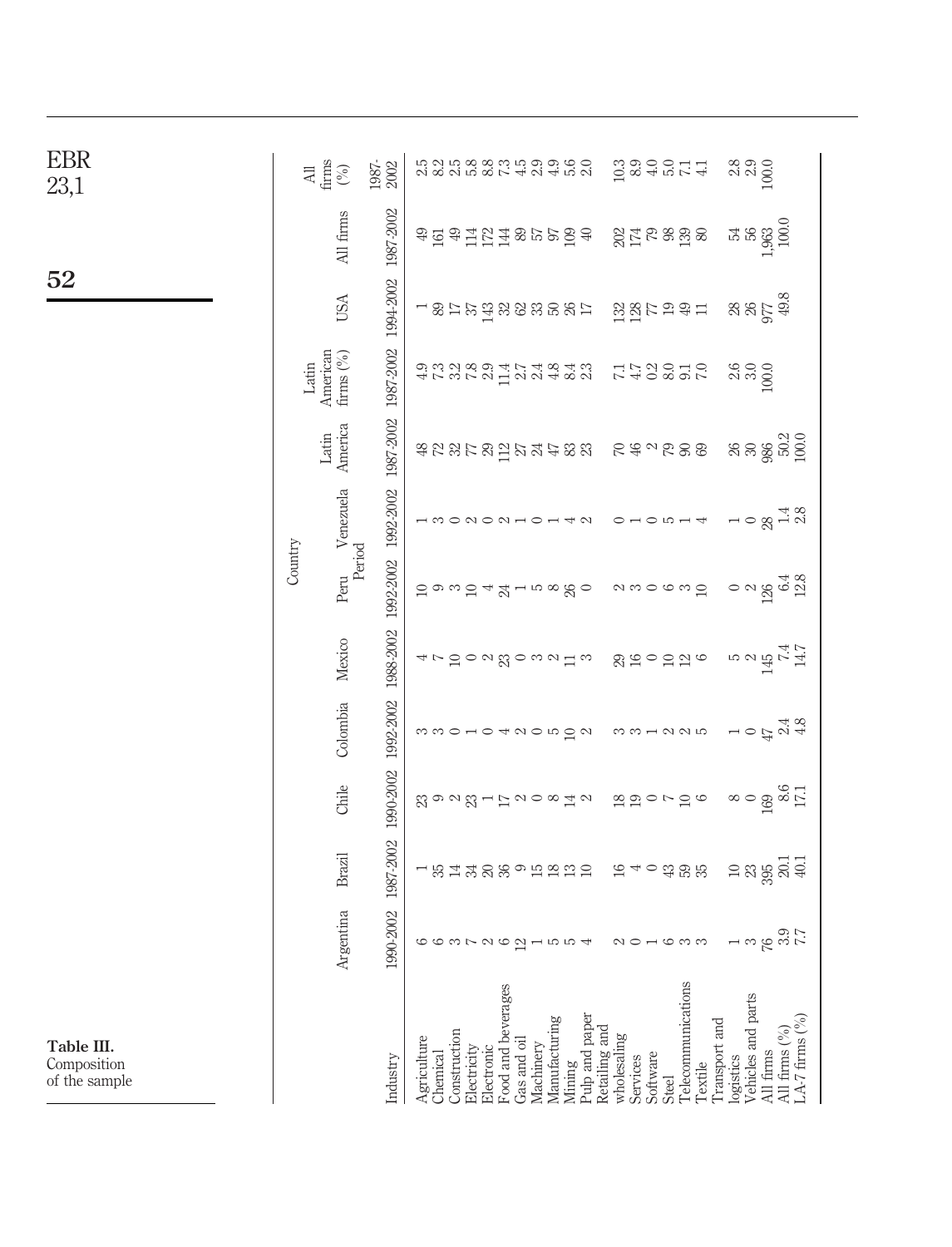because the reliability of market-based figures for Latin American firms, especially with respect to debt valuation, is questionable. Secondary markets in the region are thin, trade is often infrequent, and data availability is difficult. Given these shortcomings, I find book values more adequate to the purposes of this research.

Descriptive statistics for MR1 and MR2 are presented in Table IV. It is clear that maturity ratios for the US are substantially bigger than for the average Latin American firm. In turn, maturity ratios of LA-7 firms are more volatile (less so for MR2). Mexican firms present the larger maturity ratios amongst all Latin American firms. As expected, when trade finance is included in the definition of maturity, the ratios of both samples diminish, indicating a bigger dependence of short-term financing. Moreover, for MR2 ratios of LA-7 firms become closer to those of their North American peers (although still smaller).

One important aspect to be considered when investigating the debt-maturity choice of the firm is that it is usually a related decision with the capital structure (amount of debt  $vis-\hat{a}$ -vis equity) decision. Many empirical studies overlook such aspects; thus, their results might be biased.

In order to treat this effect properly, I choose a two-stage strategy to obtain a proxy for capital structure in which in the first stage the leverage proxy is regressed against the (other) independent variables determining maturity[3] and then, in the second stage, the residuals of the first stage are introduced as regressors in the maturity equation[4]. This way, the leverage effect is taken into account in the maturity equation while not contaminating it by the capital structure decision since the leverage residuals are by construction orthogonal to the remaining independent variables[5].

| Countries  | Obs.  | Mean   | Median | SD     |
|------------|-------|--------|--------|--------|
| MR1        |       |        |        |        |
| Argentina  | 545   | 0.4181 | 0.4523 | 0.3288 |
| Brazil     | 3,598 | 0.4467 | 0.4686 | 0.3100 |
| Chile      | 1,536 | 0.5014 | 0.5615 | 0.3539 |
| Colombia   | 244   | 0.4651 | 0.5067 | 0.3421 |
| Mexico     | 1,236 | 0.5354 | 0.6159 | 0.3280 |
| Peru       | 149   | 0.3967 | 0.4063 | 0.3399 |
| Venezuela  | 146   | 0.4292 | 0.4717 | 0.3112 |
| LA-7       | 7,454 | 0.4699 | 0.5059 | 0.3277 |
| <b>USA</b> | 4,599 | 0.7856 | 0.8844 | 0.2624 |
| <i>MR2</i> |       |        |        |        |
| Argentina  | 621   | 0.3374 | 0.3076 | 0.2590 |
| Brazil     | 4,100 | 0.3786 | 0.3532 | 0.2626 |
| Chile      | 1,770 | 0.4081 | 0.3910 | 0.2867 |
| Colombia   | 283   | 0.3745 | 0.3776 | 0.2548 |
| Mexico     | 1,411 | 0.4326 | 0.4613 | 0.2648 |
| Peru       | 1,032 | 0.2789 | 0.2452 | 0.3712 |
| Venezuela  | 175   | 0.3955 | 0.4040 | 0.2217 |
| LA-7       | 9,392 | 0.3788 | 0.3609 | 0.2835 |
| <b>USA</b> | 5,028 | 0.5247 | 0.5769 | 0.2673 |

Notes: The table presents the descriptive statistics for each dependent variable in the period 1987-2002; "LA-7" refers to the pooling together of all firm-level data for Argentina, Brazil, Chile, Colombia, Mexico, Peru, and Venezuela

Table IV. Descriptive statistics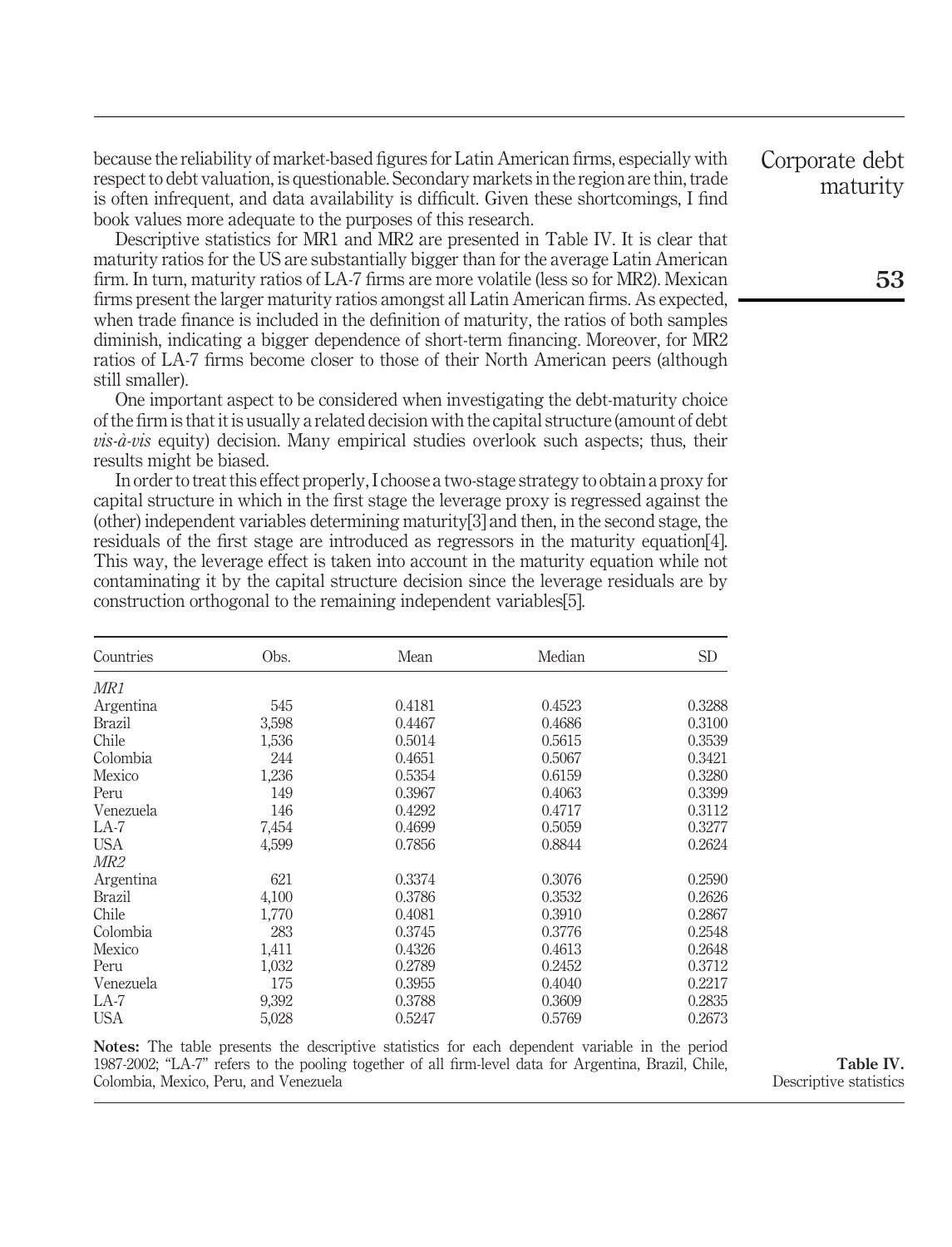Firm-specific determinant factors for the debt-maturity structure are chosen from those often suggested in the extant literature. The set of firm-specific explanatory variables consists of the following: leverage, asset maturity, size, growth opportunities, profitability, dividend policy, liquidity, tangibility, tax effects, and business risk. These empirical proxies are also presented in Table I, alongside their theoretical predictions.

Firms with negative book equity are excluded from the sample, resulting in a total of 452 observations (323 observations from the LA-7 and 129 from the US). Descriptive statistics for exogenous variables are presented in two forms: in Table V variables are grouped by country while in Table VI the data are presented by variable to ease comparison[6]. Again, figures for US companies are usually bigger than for the typical Latin American firm. North American firms are more leveraged, riskier, bigger, more profitable, and they have shorter-lived assets, more growth opportunities, and pay more taxes. Latin American firms have more tangible assets and pay relatively more dividends. Firms are roughly comparable in terms of asset maturity and liquidity. Volatility of some variables is very high, especially for business risk, asset maturity, liquidity, and, for some countries, tax rate. The fact that Mexican firms present a substantially negative mean effective tax rate  $(-408$  percent in comparison to the median of only 24 percent) suggest the presence of large outliers that may inflate the standard deviation for this variable. In order to account for such cases, in this variable and others, in the data analyses that follows I take appropriate remedial measures.

Table VII presents the correlation matrix of independent variables. Correlations are generally low, ranging from  $-0.1822$  (liquidity versus tangibility) to 0.2741 (growth opportunities versus profitability) for the LA-7, and from  $-0.3882$  (size versus liquidity) to 0.333 (size versus dividend yield) for the US.

The quality of measurement of these variables, to what extent the data reported is accurate, is certainly an issue. Annual accounting reports are usually subject to independent auditing and, since all firms present in the sample are public, accounting reports are subject to supervision of each country's securities commission. The degree of compliance may nevertheless differ from one country to another depending on how stringent are each commission's standards and how much resolve and enforcement power the commission has. Similarly, stock market data are also dependent on each market's depth. Another possible source of measurement imprecision is the set of accounting standards adopted in each country. These issues shall be taken into account when analyzing the results.

Besides the above variables, I employ a set of dummy variables as instruments. First, the sector of activity of each firm is included, given the possible systematic effects that the nature of the firm's activities may have over its leverage, in particular the total leverage measures. The sector of activity is represented by a set of dummy variables based on the classification informed in the database. "Food and Beverages" is chosen as the base-case so that the instrument set may include an intercept. Likewise, country dummies are used to account for any country-specific variation such as the institutional framework, business environment, and macroeconomic conditions. "Brazil" is then chosen as the base-case. Finally, year dummies are employed in order to account for common time shocks to all firms. The year 2002 is chosen as the base-case.

One final remark is that, in determining debt-maturity structure, the nature of the ownership of the firm may induce systematic effects. State-owned firms, for instance, may have a lower bankruptcy probability due to implicit government guarantees – a factor that according to theory is decisive for the optimal maturity. Similarly, firms that belong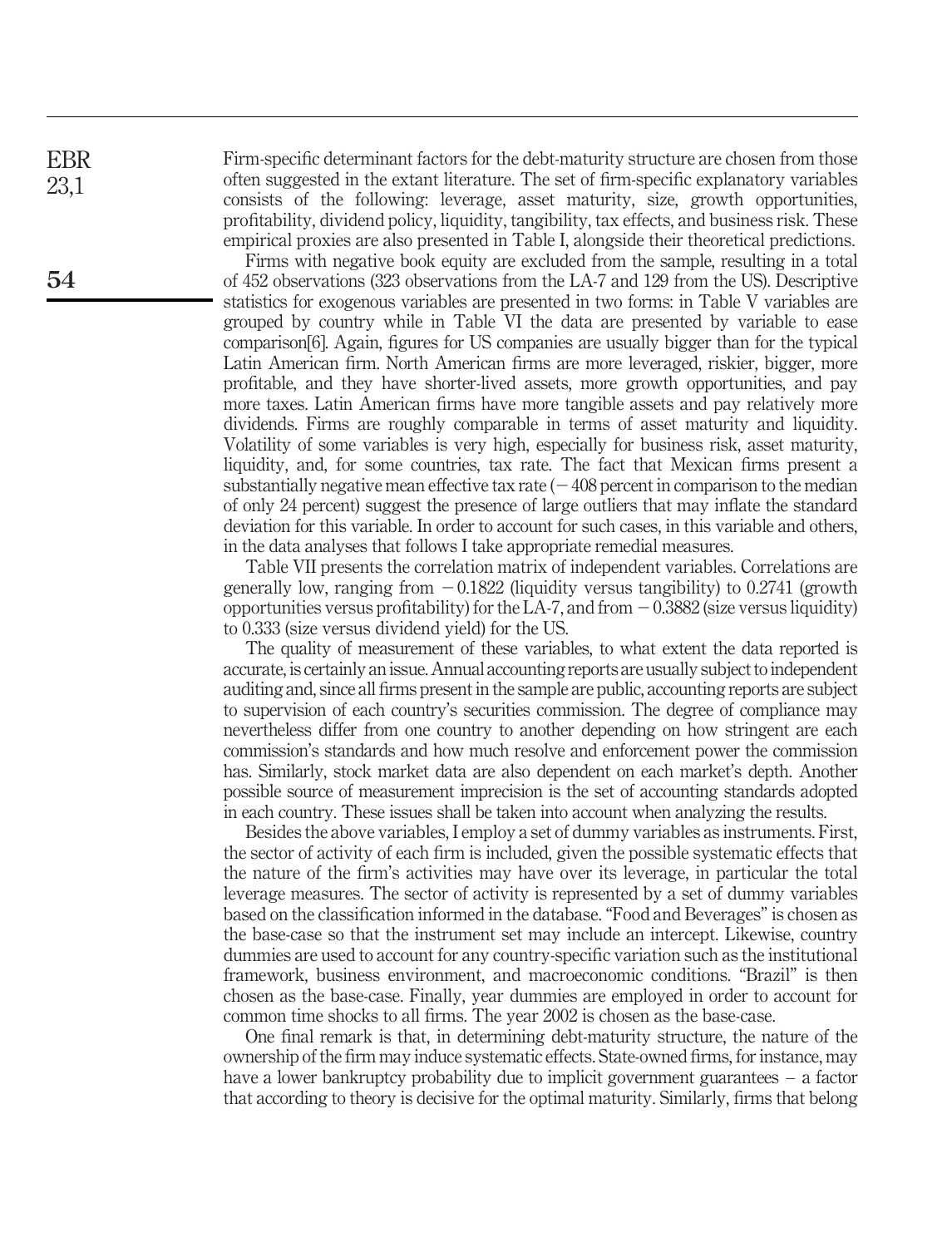| க      | 1.9252<br>0.1043<br>0.2883<br>0.1208<br>270.1606<br>0.1813<br>2,837.0812<br>6.6818<br>0.9845<br>82.6603<br>8.7085<br>124.6428<br>42.8555<br>0.8786<br>1.2813<br>0.7238<br>0.0479<br>3.6315<br>0.0208<br>0.2303<br>2.9790<br>0.1154<br>19.4520<br>398.9484<br>264.8394<br>4.1993<br>3.9418<br>20.0382<br>1.7925<br>0.2225                                                                                                                                                                                                                                                                                                                                                                                                                                                        | Corporate debt<br>maturity         |
|--------|---------------------------------------------------------------------------------------------------------------------------------------------------------------------------------------------------------------------------------------------------------------------------------------------------------------------------------------------------------------------------------------------------------------------------------------------------------------------------------------------------------------------------------------------------------------------------------------------------------------------------------------------------------------------------------------------------------------------------------------------------------------------------------|------------------------------------|
| Median | 0.4036<br>0.0478<br>10.1482<br>0.8992<br>0.0514<br>6.8122<br>0.0000<br>1.3498<br>7.8454<br>15.7422<br>10.3693<br>1.4252<br>0.1601<br>0.2679<br>0.7093<br>14.3154<br>7.0704<br>0.1538<br>1.2905<br>5.2892<br>11.6497<br>0.4731<br>1.8240<br>0.0744<br>0.0000<br>0.0314<br>1.5497<br>0.2495<br>0.3607<br>0.0473<br>Peru<br>Chile<br><b>USA</b>                                                                                                                                                                                                                                                                                                                                                                                                                                    | 55                                 |
| Mean   | 0.3316<br>1.4295<br>30.5036<br>0.0539<br>12.6248<br>5.0118<br>0.4138<br>$-0.4174$<br>10.1975<br>14.2248<br>2.7700<br>0.0645<br>0.0106<br>2.4590<br>10.2118<br>2.2458<br>0.0478<br>0.9174<br>1.1095<br>0.0565<br>$\begin{array}{c} 0.0267 \\ 1.9759 \\ 0.4783 \\ 0.3190 \end{array}$<br>46.4644<br>0.3154<br>0.0291<br>0.2832<br>33.0753<br>14.9237                                                                                                                                                                                                                                                                                                                                                                                                                              |                                    |
| Obs.   | 5,015<br>4,879<br>1,599<br>1,330<br>1,779<br>1,769<br>1,030<br>5,028<br>3,872<br>5,956<br>5,028<br>756<br>1,654<br>1,361<br>1,743<br>1,501<br>1,032<br>1,023<br>635<br>1,025<br>$1,032$<br>$1,029$<br>5,027<br>5,027<br>5,017<br>1,773<br>55<br>1,032<br>5,027                                                                                                                                                                                                                                                                                                                                                                                                                                                                                                                  |                                    |
| සි     | 13,6819<br>20.2116<br>0.0839<br>0.1120<br>212.0266<br>0.1019<br>1.8426<br>1.8685<br>0.1149<br>0.6558<br>11.2914<br>44.0498<br>0.2682<br>54.0800<br>11.1032<br>1.2782<br>0.0803<br>134.0558<br>991.8092<br>0.1201<br>156.6401<br>0.2565<br>17.2872<br>191.8072<br>0.2691<br>1.9224<br>1.8025<br>96.9031<br>4.0221<br>1,430.895                                                                                                                                                                                                                                                                                                                                                                                                                                                   |                                    |
| Median | 10.3246<br>11.5013<br>12.3799<br>0.0739<br>7.8969<br>11.1845<br>0.0142<br>0.7393<br>1.1333<br>$0.3478$<br>16.5800<br>0.0000<br>12.4473<br>0.0383<br>1.2848<br>0.4008<br>0.0210<br>0.3285<br>0.1796<br>0.8770<br>0.1620<br>4.3584<br>0.0175<br>1.4781<br>0.5497<br>0.2361<br>America<br>5.6127<br>0.0267<br>1.0921<br>0.0811<br>Mexico<br>Brazil                                                                                                                                                                                                                                                                                                                                                                                                                                 |                                    |
| Mean   | Latin<br>5.0568<br>0.5129<br>4.0279<br>0.8542<br>30.7274<br>11.1750<br>0.9489<br>2.3209<br>19.9999<br>0.0190<br>1.2412<br>0.4306<br>42.6419<br>11.4402<br>0.0316<br>0.7878<br>0.0728<br>16.3694<br>0.0439<br>3.1365<br>0.6342<br>12.2737<br>1.2787<br>0.0447<br>7,8228<br>0.4097<br>0.0551<br>0.3537<br>0.3427<br>1.2211                                                                                                                                                                                                                                                                                                                                                                                                                                                        |                                    |
| Obs.   | 1,412<br>$6,471$<br>$8,715$<br>9,399<br>9,386<br>9,342<br>8,845<br>4,093<br>4,082<br>3,515<br>1,093<br>4,099<br>879<br>1,412<br>,410<br>9,233<br>3,059<br>3,635<br>4,090<br>$1,396$<br>$1,282$<br>$+94$<br>7,137<br>7,427<br>3,451<br>1,411<br>,411<br>9,384<br>#104<br>881                                                                                                                                                                                                                                                                                                                                                                                                                                                                                                     |                                    |
| SD     | 0.0659<br>51.4443<br>0.1203<br>2.8290<br>22.0867<br>1.8339<br>2.7276<br>0.2622<br>1.7798<br>99.2809<br>1.5689<br>0.1300<br>$\begin{array}{c} 721.9443 \\ 0.0859 \\ 1.1693 \end{array}$<br>0.3367<br>16.7686<br>1.8189<br>0.2263<br>1.5772<br>0.4378<br>0.0715<br>154.7978<br>0.3507<br>0.0623<br>1.0322<br>0.1891<br>7.1732<br>0.4341<br>1.5031                                                                                                                                                                                                                                                                                                                                                                                                                                 |                                    |
| Median | 6.2019<br>0.0319<br>13.6126<br>1.1483<br>0.4508<br>0.0105<br>0.1085<br>11.0497<br>0.7494<br>0.0045<br>1.3209<br>0.1582<br>10.9416<br>4.6788<br>1.4699<br>17.6655<br>11.5623<br>0.0268<br>0.0000<br>7.0272<br>0.2137<br>0.6920<br>0.0133<br>0.0124<br>0.5708<br>0.0703<br>0.1990<br>5.1550<br>0.1487<br>0.9177<br>Colombia<br>Venezuela<br>Argentina                                                                                                                                                                                                                                                                                                                                                                                                                             |                                    |
| Mean   | 0.1370<br>0.1099<br>24.1646<br>1.6889<br>0.0349<br>0.2478<br>20.0323<br>0.7965<br>0.9920<br>11.0373<br>1.6725<br>0.7490<br>0.4484<br>30,8389<br>10.9196<br>0.7463<br>0.0346<br>2.1902<br>2.1203<br>0.0272<br>0.4581<br>0.0207<br>0.2757<br>0.0453<br>0.5355<br>11.3737<br>20.3571<br>0.8311<br>0.0351<br>0.0971                                                                                                                                                                                                                                                                                                                                                                                                                                                                 |                                    |
| Obs.   | $300\,$<br>202<br>290<br>289<br>166<br>140<br>175<br>588<br>$\frac{6}{2}$<br>601<br>604<br>143<br>211<br>284<br>290<br><b>ES</b><br>175<br>175<br>$rac{21}{578}$<br>597<br>621<br>283<br>207<br>351<br>277<br>171<br>174                                                                                                                                                                                                                                                                                                                                                                                                                                                                                                                                                        |                                    |
|        | <b>Notes:</b> The table presents the descriptive statistics for each explanatory variable by country; the data cover the period 1987-2002; "LA-7" refers to the pooling<br>together of all firm-level data for Argentina, Brazil, Chile, Colombia, Mexico, Peru, and Venezuela<br>Growth opportunities<br>Growth opportunities<br>Growth opportunities<br>Asset maturity<br>Asset maturity<br>Asset maturity<br>Dividend yield<br>Dividend yield<br>Dividend yield<br>Business risk<br>Business risk<br>Business risk<br>Profitability<br>Profitability<br>Profitability<br>Tangibility<br>Tangibility<br><b>Tangibility</b><br>Leverage<br>Variables<br>Leverage<br>Liquidity<br>everage<br>Liquidity<br>Liquidity<br>Tax rate<br>Tax rate<br>Tax rate<br>Size<br>Size<br>Size | Table V.<br>Descriptive statistics |

55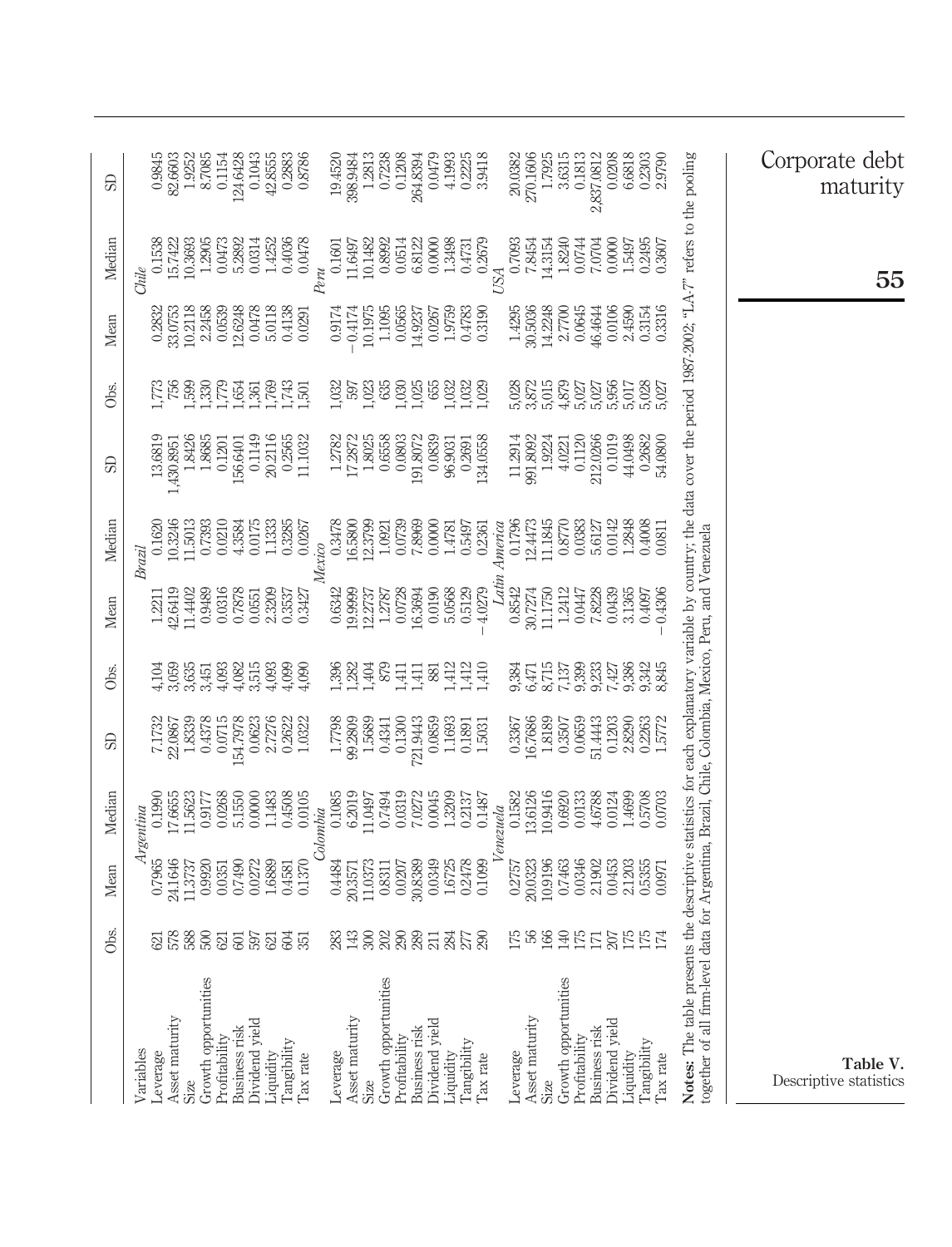| <b>EBR</b><br>23,1                  | <b>G</b>  | 0.0623                    | 0.1149<br>0.1043                                                            | 0.0859   | 0.0839  | 0.0479    | 0.1019<br>0.1203   | 0.0208                                         |                             | 0.2622    | 0.2565                                            | 0.2883                   | 0.1891   | 0.2691                                                                  | 0.2225  | 0.2263       | 0.2682<br>0.2303   |              |                       |                       |        |          |                    |        |                       |         |                    |                                                                                                                                                                                                                                                            |
|-------------------------------------|-----------|---------------------------|-----------------------------------------------------------------------------|----------|---------|-----------|--------------------|------------------------------------------------|-----------------------------|-----------|---------------------------------------------------|--------------------------|----------|-------------------------------------------------------------------------|---------|--------------|--------------------|--------------|-----------------------|-----------------------|--------|----------|--------------------|--------|-----------------------|---------|--------------------|------------------------------------------------------------------------------------------------------------------------------------------------------------------------------------------------------------------------------------------------------------|
|                                     | Median    | 0.0000<br>Dividend yiela  | 0.0175<br>0.0314                                                            | 0.0045   | 0.0000  | 0.0000    | 0.0142<br>0.0124   | 0.0000                                         | Tangibility                 | 0.4508    | 0.3285                                            | 0.4036                   | 0.2137   | 0.5497                                                                  | 0.4731  | 0.5708       | 0.4008<br>0.2495   |              |                       |                       |        |          |                    |        |                       |         |                    |                                                                                                                                                                                                                                                            |
| 56                                  | Mean      | 0.0272                    | 0.0478<br>0.0551                                                            | 0.0349   | 0.0190  | 0.0267    | 0.0453<br>0.0439   | 0.0106                                         |                             | 0.4581    | 0.3537                                            | 0.4138                   | 0.2478   | 0.5129                                                                  | 0.4783  | 0.5355       | 0.3154<br>0.4097   |              |                       |                       |        |          |                    |        |                       |         |                    |                                                                                                                                                                                                                                                            |
|                                     | Öbs.      | 597                       | 3,515<br>1,361                                                              | 211      | 881     | 655       | 207                | 5,956<br>7,427                                 |                             | 604       | 4,099                                             | 1,743                    | 277      | 1,412                                                                   | 1,032   | 175          | 9,342<br>5,028     |              |                       |                       |        |          |                    |        |                       |         |                    |                                                                                                                                                                                                                                                            |
|                                     | සි        | 22.0867                   | 82.6603<br>,430.90                                                          | 99.2809  | 17.2872 | 398.948   | 16.7686<br>991.809 | 270.161                                        |                             | 0.4378    | 1.8685                                            | 8.7085                   | 0.4341   | 0.6558                                                                  | 0.7238  | 0.3507       | 3.6315<br>4.0221   |              |                       |                       |        |          |                    |        |                       |         |                    |                                                                                                                                                                                                                                                            |
|                                     | Median    | Asset maturity<br>17.6655 | 10.3246<br>15.7422                                                          | 6.2019   | 16,5800 | 11.6497   | 12.4473<br>13.6126 | 7.8454                                         | <b>Growth opportunities</b> | 0.9177    | 0.7393                                            | 1.2905                   | 0.7494   | 1.0921                                                                  | 0.8992  | 0.6920       | 0.8770<br>1.8240   |              |                       |                       |        |          |                    |        |                       |         |                    |                                                                                                                                                                                                                                                            |
|                                     | Mean      | 24.1646                   | 42.6419<br>33.0753                                                          | 20.3571  | 19.9999 | $-0.4174$ | 20.0323<br>30.7274 | 30.5036                                        |                             | 0.9920    | 0.9489                                            | 2.2458                   | 0.8311   | 1.2787                                                                  | 1.1095  | 0.7463       | 1.2412<br>2.7700   |              |                       |                       |        |          |                    |        |                       |         |                    |                                                                                                                                                                                                                                                            |
|                                     | Öbs.      | 578                       | 756<br>3,059                                                                | 143      | 1,282   | 597       | 95                 | 6,471<br>3,872                                 |                             | 600       | 3,451                                             | 1,330                    | 202      | 879                                                                     | 635     | 140          | 4,879<br>7,137     |              |                       |                       |        |          |                    |        |                       |         |                    |                                                                                                                                                                                                                                                            |
|                                     | SD        | 154.798                   | 156.640<br>124.643                                                          | 721.944  | 191.807 | 264.839   | 51.444<br>212.027  | 2,837.08                                       |                             | 2.7276    | 20.2116                                           | 42.8555                  | 1.1693   | 96.9031                                                                 | 4.1993  | 2.8290       | 6.6818<br>14.0498  |              | 1.0322                | 11.1032               | 0.8786 | 1.5031   | 134.056            | 3.9418 | 1.5772                | 54.0800 | 2.9790             | Notes: The table presents the descriptive statistics for each country by explanatory variable in the period 1987-2002; "LA-7" refers to the pooling together of<br>all firm-level data for Argentina, Brazil, Chile, Colombia, Mexico, Peru, and Venezuela |
|                                     | Median    | Business risk<br>5.1550   | 5.2892<br>4.3584                                                            | 7.0272   | 7.8969  | 6.8122    | 4.6788<br>5.6127   | 7.0704                                         | Liquidity                   | 1.1483    | 1333                                              | 1.4252                   | .3209    | 1.4781                                                                  | .3498   | 1.4699       | 1.2848<br>1.5497   | Tax rate     | 0.0105                | 0.0267                | 0.0478 | 0.1487   | 0.2361             | 0.2679 | 0.0703                | 0.0811  | 0.3607             |                                                                                                                                                                                                                                                            |
|                                     | Mean      | 0.7490                    | 0.7878<br>12.6248                                                           | 30,8389  | 16.3694 | 14.9237   | 2.1902<br>7.8228   | 16.4644                                        |                             | 1.6889    | 2.3209                                            | 5.0118                   | 1.6725   | 5.0568                                                                  | 1.9759  | 2.1203       | 3.1365<br>2.4590   |              | 0.1370                | 0.3427                | 0.0291 | 0.1099   | 4.0279             | 0.3190 | 0.0971                | 0.4306  | 0.3316             |                                                                                                                                                                                                                                                            |
|                                     | Obs.      | 601                       | 4,082<br>$-654$                                                             | 289      | 411     | 1,025     | 9,233<br>171       | 5,027                                          |                             | 2         | 4,093                                             | 1,769                    | 284      | ,412                                                                    | 1,032   | 175          | 9,386<br>5,017     |              | 351                   | 4,090                 | 1,501  | 290      | 1,410              | ,029   | 174                   | 8,845   | 5,027              |                                                                                                                                                                                                                                                            |
|                                     | க         | 7.1732                    | 13.6819<br>0.9845                                                           | 1.7798   | 1.2782  | 19.4520   | 11.2914<br>0.3367  | 20.0382                                        |                             | 1.8339    | 1.8426                                            | 1.9252                   | 1.5689   | 1.8025                                                                  | 1.2813  | 1.8189       | 1.9224<br>1.7925   |              | 0.0715                | 0.1201                | 0.1154 | 0.1300   | 0.0803             | 0.1208 | 0.0659                | 0.1120  | 0.1813             |                                                                                                                                                                                                                                                            |
|                                     | Median    | 0.1990<br>Leverage        | 0.1620<br>0.1538                                                            | 0.1085   | 0.3478  | 0.1601    | 0.1582<br>0.1796   | 0.7093                                         | Size                        | 11.5623   | 11.5013                                           | 10.3693                  | 11.0497  | 12.3799                                                                 | 10.1482 | 10.9416      | 11.1845<br>14.3154 | rofitability | 0.0268                | 0.0210                | 0.0473 | 0.0319   | 0.0739             | 0.0514 | 0.0133                | 0.0383  | 0.0744             |                                                                                                                                                                                                                                                            |
|                                     | Mean      |                           | $\begin{array}{c} 0.7965 \\ 1.2211 \\ 0.2832 \\ 0.4484 \end{array}$         |          |         |           |                    | 0.6342<br>0.9174<br>0.2757<br>0.8542<br>0.4295 |                             |           | $\begin{array}{c} 11.3737 \\ 11.4402 \end{array}$ |                          |          | $\begin{array}{c} 10.2118 \\ 11.0373 \\ 12.2737 \\ 10.1975 \end{array}$ |         | 196<br>10.91 | 11.1750<br>14.2248 |              | 351<br>$\ddot{\rm o}$ | 316<br>$\ddot{\circ}$ | 0.0539 | 0.0207   | 0.0728<br>0.0565   |        | 0.0346                |         | $0.0447$<br>0.0645 |                                                                                                                                                                                                                                                            |
|                                     | Obs.      | 2                         | $\begin{array}{c} 4,104 \\ 1,773 \\ 1,396 \\ 1,932 \\ 1,022 \\ \end{array}$ |          |         |           |                    | 9,384<br>5,028                                 |                             |           |                                                   | 385<br>365<br>365<br>365 |          | 1,404                                                                   | 1,023   | 166          | 8,715<br>5,015     |              | 2                     | $4,093$<br>$1,779$    |        | 290      | $1,411$<br>$1,030$ |        | 175<br>9.398<br>5.027 |         |                    |                                                                                                                                                                                                                                                            |
| Table VI.<br>Descriptive statistics | Countries | Argentina                 | Brazil<br>Chile                                                             | Colombia | Mexico  | Peru      | Venezuela          | LA7<br>USA                                     |                             | Argentina | Brazil                                            | Chile                    | Colombia | Mexico                                                                  | Peru    | Venezuela    | LA-7<br><b>USA</b> |              | Argentina             | Brazil                | Chile  | Colombia | Mexico             | Peru   | Venezuela             | LA-7    | <b>USA</b>         |                                                                                                                                                                                                                                                            |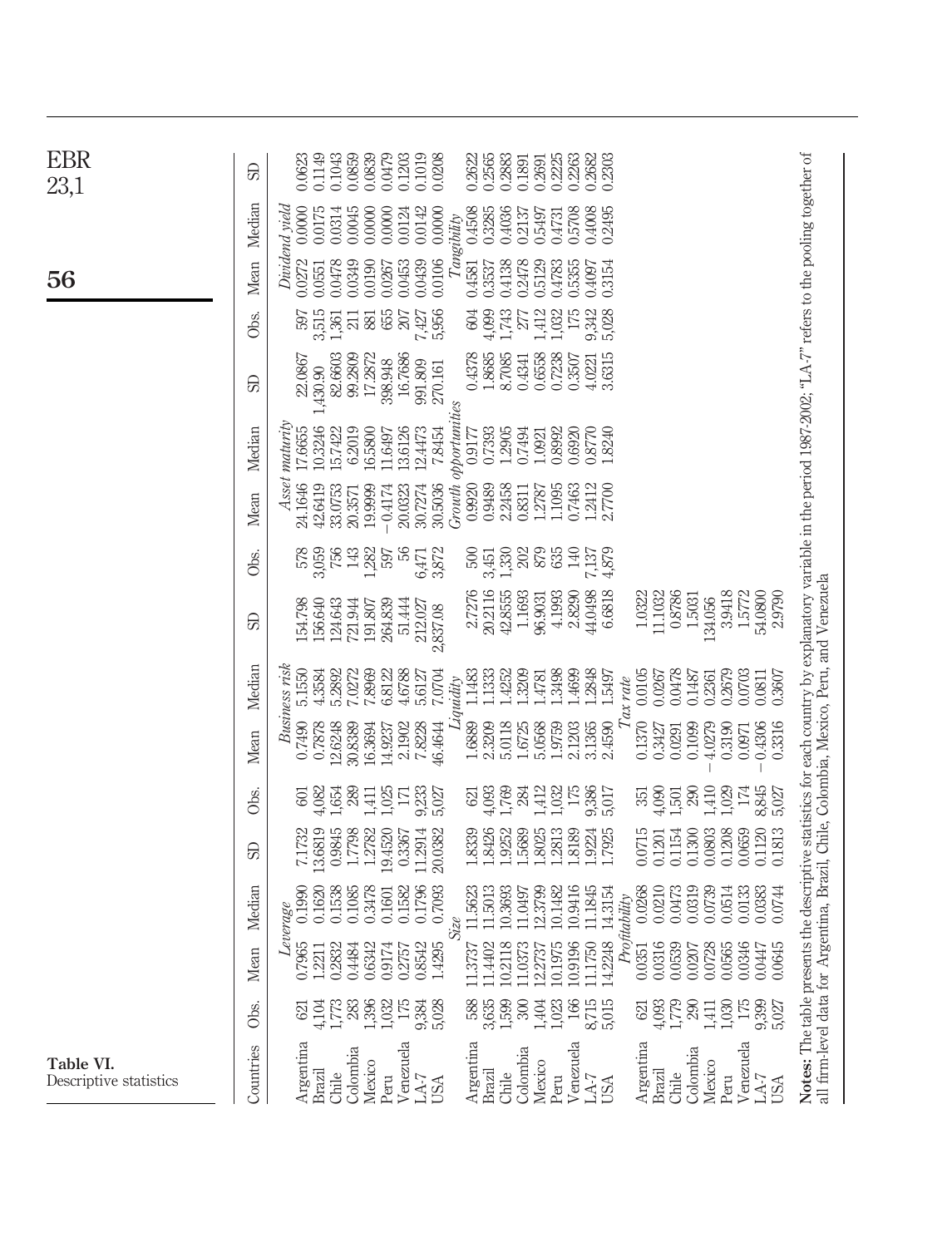| Corporate debt<br>maturity         |                                                                                                                                                                                                                                                                                                                                                                                            | 1.0000<br>$-0.0127$                                                                                                                               | $1.0000$<br>$-0.0085$<br>$\overline{1}$                                                                                                            | Tangibility             |
|------------------------------------|--------------------------------------------------------------------------------------------------------------------------------------------------------------------------------------------------------------------------------------------------------------------------------------------------------------------------------------------------------------------------------------------|---------------------------------------------------------------------------------------------------------------------------------------------------|----------------------------------------------------------------------------------------------------------------------------------------------------|-------------------------|
| 57                                 |                                                                                                                                                                                                                                                                                                                                                                                            | $1.0000$<br>$-0.2329$<br>$-0.0041$                                                                                                                | 0.1822<br>$-0.0023$<br>1.0000                                                                                                                      | Liquidity               |
|                                    |                                                                                                                                                                                                                                                                                                                                                                                            | 0.1593<br>0.1773<br>$1.0000$<br>$-0.0185$                                                                                                         | $-0.0019$<br>$-0.0556$<br>$1.0000$<br>0.0097                                                                                                       | Dividend<br>yield       |
|                                    |                                                                                                                                                                                                                                                                                                                                                                                            | 0.0324<br>0.0026<br>0.0117<br>0.0124<br>1.0000<br>$\begin{array}{c} \hline \end{array}$                                                           | 0.0010<br>$\frac{1.0000}{0.0120}$<br>0.0004<br>0.0032                                                                                              | <b>Business</b><br>risk |
|                                    |                                                                                                                                                                                                                                                                                                                                                                                            | 0.0076<br>0.0865<br>0.0169<br>1.0000<br>0.0787<br>0.0521<br>$\mathbf{I}$                                                                          | Panel A - Latin America<br>$PaneB - USA$<br>0.0038<br>0.0496<br>0.0945<br>1.0000<br>0.0431<br>0.0071                                               | Profitability           |
|                                    |                                                                                                                                                                                                                                                                                                                                                                                            | 0.1715<br>$-0.1612$<br>0.1256<br>$-0.0062$<br>$-0.1680$<br>0.0034<br>1.0000                                                                       | 0.0068<br>0.0622<br>0.0112<br>$1.0000\,$<br>0.2741<br>$-0.1324$<br>0.0222                                                                          | opportunities<br>Growth |
|                                    |                                                                                                                                                                                                                                                                                                                                                                                            | 0.1548<br>0.1618<br>0.0009<br>0.3330<br>0.3882<br>1.0000<br>0.2093<br>0.0131                                                                      | 0.0109<br>0.0226<br>$-0.1199$<br>0.2410<br>0.0272<br>1.0000<br>0.2451<br>0.1881                                                                    | Size                    |
|                                    |                                                                                                                                                                                                                                                                                                                                                                                            | 0.0558<br>$-0.0125$<br>$-0.0317$<br>$-0.0243$<br>0.2262<br>1.0000<br>$-0.0007$<br>0.0184<br>0.0001                                                | 0.0548<br>0.0110<br>0.0023<br>0.0005<br>$-0.0032$<br>0.0128<br>$-0.0044$<br>1.0000<br>0.0001                                                       | maturity<br>Asset       |
|                                    |                                                                                                                                                                                                                                                                                                                                                                                            | 0.0745<br>0.0719<br>$-0.0180$<br>0.0853<br>0.0528<br>0.0169<br>$-0.0037$<br>0.0867<br>0.0047                                                      | 0.0126<br>0.0120<br>0.0008<br>0.0417<br>0.0283<br>0.0088<br>$-0.0002$<br>0.0381<br>0.0021<br>$\overline{\phantom{a}}$                              | Leverage                |
| Table VII.<br>Correlation matrices | "LA-7" refers to the pooling together of all firm-level data for Argentina, Brazil, Chile, Colombia, Mexico, Peru, and Venezuela while "USA" refers to the<br>Notes: Panel A presents the correlation matrix for firms in Latin America while Panel B presents the correlation matrix for firms in the USA;<br>pooling of firm-level data for the USA; the data cover the period 1987-2002 | Growth opportunities<br>Asset maturity<br>Dividend yield<br>Business risk<br>Profitability<br>Tangibility<br>Liquidity<br>Tax rate<br>USA<br>Size | Growth opportunities<br>Asset maturity<br>Dividend yield<br>Business risk<br>Profitability<br>Tangibility<br>Liquidity<br>Tax rate<br>LA-7<br>Size |                         |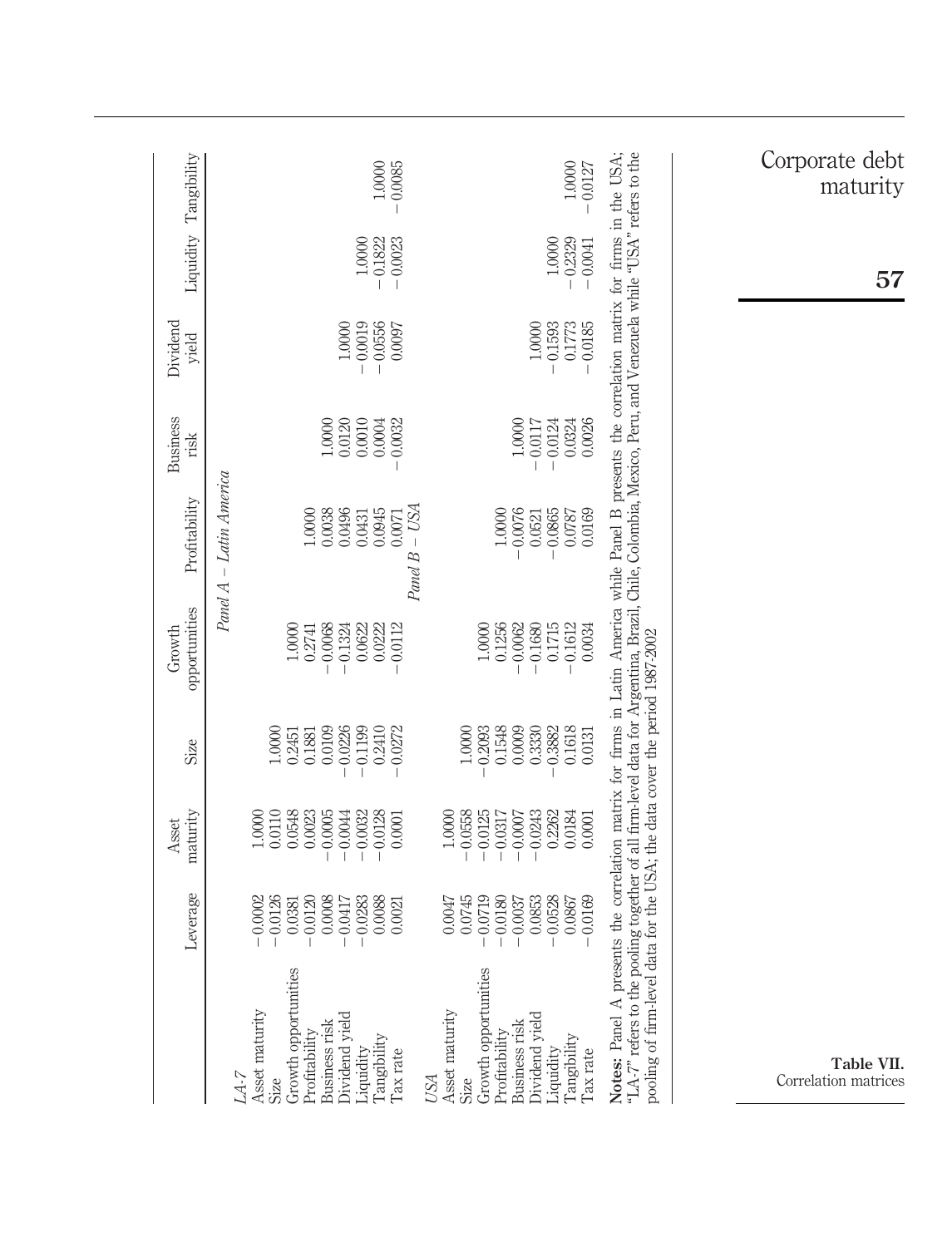to an industrial conglomerate or that are subsidiaries of powerful multinational corporations may face less credit constraints than independent local firms. Also, given the wide privatization process and mergers and acquisitions tide that took place in Latin America in the early 1990s, it would be important to precisely determine when the change of ownership status occurred for each firm. Despite the relevance of such aspect, the database does not provide reliable detailed information about the ownership of the firms for most of the countries and periods studied. Therefore, I opt for leaving the ownership variable out of the study[7]. EBR 23,1 58

#### 3.2 Panel data analysis

Panel data analysis presents several advantages for the treatment of economic problems where cross-sectional variation and dynamic effects are relevant. Hsiao (1986) raises three advantages possessed by panel datasets: since they provide a larger number of data points, they allow increase in the degrees of freedom and reduce the collinearity among explanatory variables; they allow the investigation of problems that cannot be solely addressed by either cross-section or time series datasets; and they provide a means of reducing the missing variable problem. Baltagi (1995) adds to these the usually higher accuracy of micro-unit data respective to aggregate data and the possibility of exploring the dynamics of adjustment of a particular phenomenon over time.

Estimation of panel data models can be done by ordinary least squares (OLS) in the case of simple pooling and fixed-effects formulations and by generalized least squares (GLS) for the random-effects formulation (Hall and Cummins, 1997). However, in the presence of dynamic effects (lagged dependent variable amongst explanatory variables) OLS estimators are biased and inconsistent, and the same occurs with the GLS estimator (Baltagi, 1995). In order to overcome such problem, Anderson and Hsiao (1981) suggest a first difference transformation to the model so that all variables constant through time for each cross-section unit are wiped out, including the fixed effects intercept. The authors estimate the transformed model with an instrumental variable approach. Advancing upon such approach, Arellano and Bond (1991) suggest a two-step estimation procedure using GLS in the first step and then obtaining the optimal generalized method of moments (GMM) estimator in the second step (Hansen, 1982). Such estimation is convenient because GMM does not require any particular distribution form, solving therefore problems of heteroskedasticity, normality, simultaneity, and measurement errors (Antoniou *et al.*, 2006).

The main advantage of such method for the investigation of the problem proposed in this paper is that observations of firms from different countries can be pooled together in order to increase the degrees of freedom. Pooling together firms, on the other hand, assumes that parameters (slopes and intercepts) are constant across firms. This is, of course, a very strong assumption and subject to potential biases (Hsiao, 1986). That would be the case if the effects of a given independent variable are different for different kinds of firms, for instance small and large firms. The careful choice of firm-specific variables (such as firm size) helps control for these possible biases. Nevertheless, this remains a limitation of this research.

#### 3.3 Empirical model

The first step is to define the following general (static) model:

$$
MR_{it} = \beta_{0i} + \beta_{0t} + \sum_{k=1}^{K} \beta_{1k} Y_{ikt} + \sum_{l=1}^{L} \beta_{2l} Z_{ilt} + v_i + \varepsilon_{it}
$$
(1)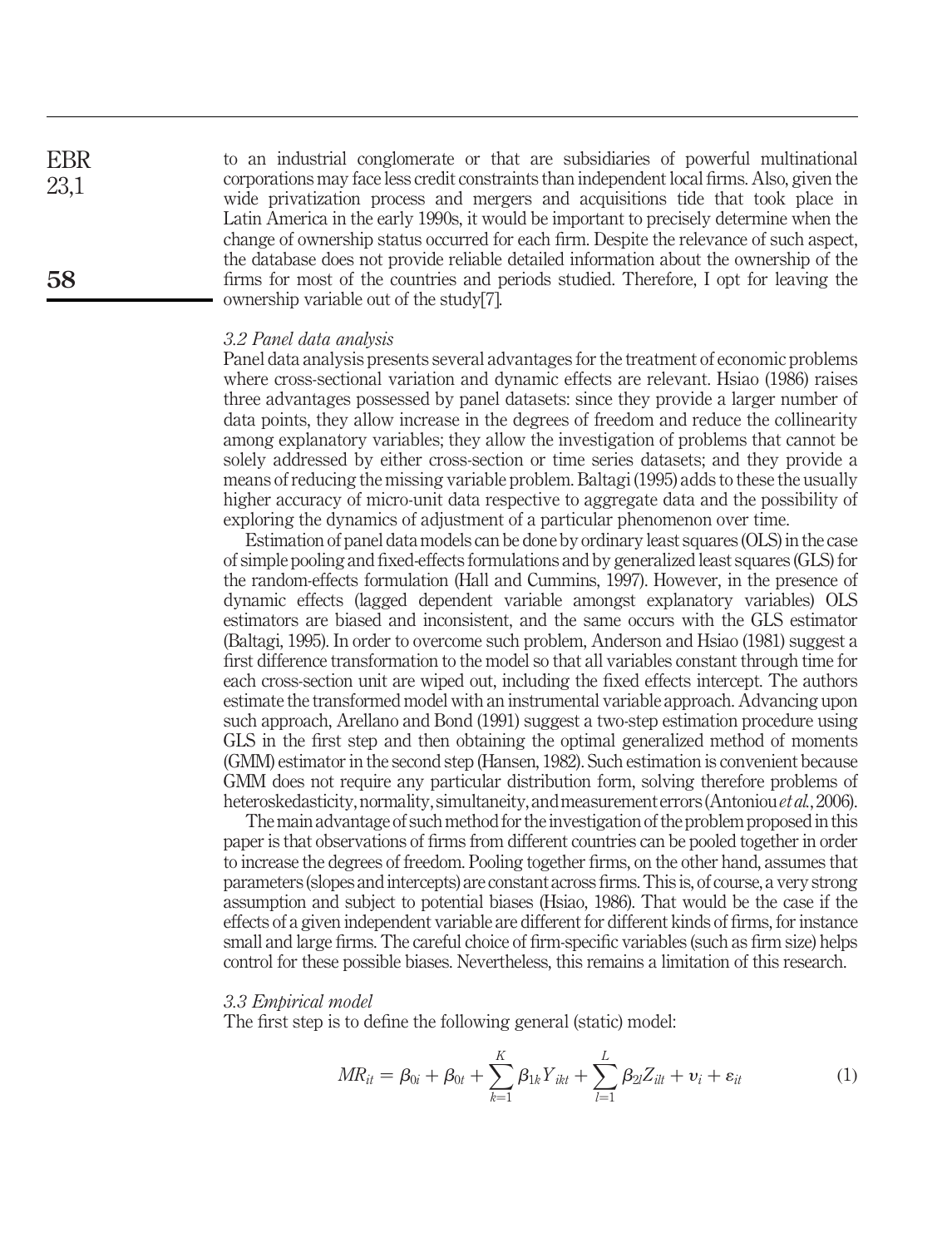Where  $MR_{it}$  is the stacked vector of the dependent variable (the *i*th-firm maturity ratio on the tth-period),  $Y_{ikt}$  is the matrix of K firm-specific independent variables (including industry dummies in the simple pooling and random-effects models),  $Z_{it}$  is the matrix of L country dummies (in the simple pooling and random-effects models for the LA-7),  $\beta_{0i}$  is the firm-specific intercept in the fixed-effects model,  $\beta_{0t}$  is the period-specific intercept,  $\beta_{1k}$  and  $\beta_{2l}$  are the matrices of coefficients,  $\nu_i$  is the firm-specific error term in the random-effects model, and  $\varepsilon_{it}$  is a vector of error terms.

The next step is to test the model above for fixed- and random-effects[8]. Once it is established that the fixed-effects model provides a good fit for the model, then the lagged dependent variable is added to equation (1), which is then first-differenced yielding the dynamic model below:

$$
\Delta MR_{it} = \beta_{0'i} \Delta MR_{it-1} + \sum_{k=1}^{K} \beta_{1k} \Delta Y_{ikt} + \varepsilon_{it}
$$
 (2)

One advantage of this specification is that the rate of adjustment of the firm towards its optimal maturity[9] can be estimated as  $\lambda = (1 - \beta_{0i}).$  If adjustment costs are high, the rate of adjustment is expected to be small  $(\lambda$  approaching zero), while a very high rate of adjustment  $(\lambda$  approaching one) suggests the presence of negligible adjustment costs.

#### 4. Empirical results

#### 4.1 Preliminary specification tests

In order to determine which panel data model (simple pooling, fixed-effects, or random-effects) better suits the data, I perform two specification tests: the  $F$ -test of simple pooling versus fixed-effects model and the Hausman test of random versus fixed effects. The results are shown in Table VIII.

|                 |                            | Panel A: F-test                         |                             | Panel B: Hausman test                 |
|-----------------|----------------------------|-----------------------------------------|-----------------------------|---------------------------------------|
| Region          | MR1                        | MR <sub>2</sub>                         | MR1                         | MR <sub>2</sub>                       |
| LA-7            | F(664, 3346)<br>$4.7601**$ | F(741, 3855)<br>$7.6756**$              | $\chi^2(16)$<br>$40.4090**$ | $\chi^2(11)$<br>$31.6360**$           |
| $b-value$       | 0.000                      | 0.000                                   | 0.001                       | 0.001                                 |
| <b>USA</b>      | $F(595,2683)$<br>6.9207**  | ${\rm F}(624,\!3024)\,$ 14.1590 $^{**}$ | $\chi^2(10)$<br>33.3920**   | $\chi^2(10)$<br>31.6810 <sup>**</sup> |
| <i>b</i> -value | 0.000                      | 0.000                                   | 0.000                       | 0.001                                 |

Notes: Significance at:  $*5$  and  $*1$  percent levels; Panel A presents the F-test of a simple pooled OLS against a fixed-effects specification; this test statistic is for testing the null hypothesis that firms' intercepts in the basic fixed-effects panel data model are all equal, against the alternative hypothesis that each firm has its own (distinct) intercept; the test assumes identical slopes for all independent variables across all firms, and it is distributed  $F(df_1,df_2)$ ; Panel B presents the Hausman specification test of random-effects against fixed-effects specification; this test statistic is for testing the null hypothesis of the random-effects specification against the alternative hypothesis of the fixed-effects specification in the basic panel data model, and it is distributed  $\chi^2$ (df). "LA-7" refers to the pooling together of all firm-level data for Argentina, Brazil, Chile, Colombia, Mexico, Peru, and Venezuela while "USA" refers to the pooling of firm-level data for the USA; the data cover the period 1987-2002; dependent variables:  $MR1 = \log$ -term debt/total debt;  $MR2 = \log$ -term book liabilities/total book liabilities

Table VIII. Specification tests

# Corporate debt maturity

59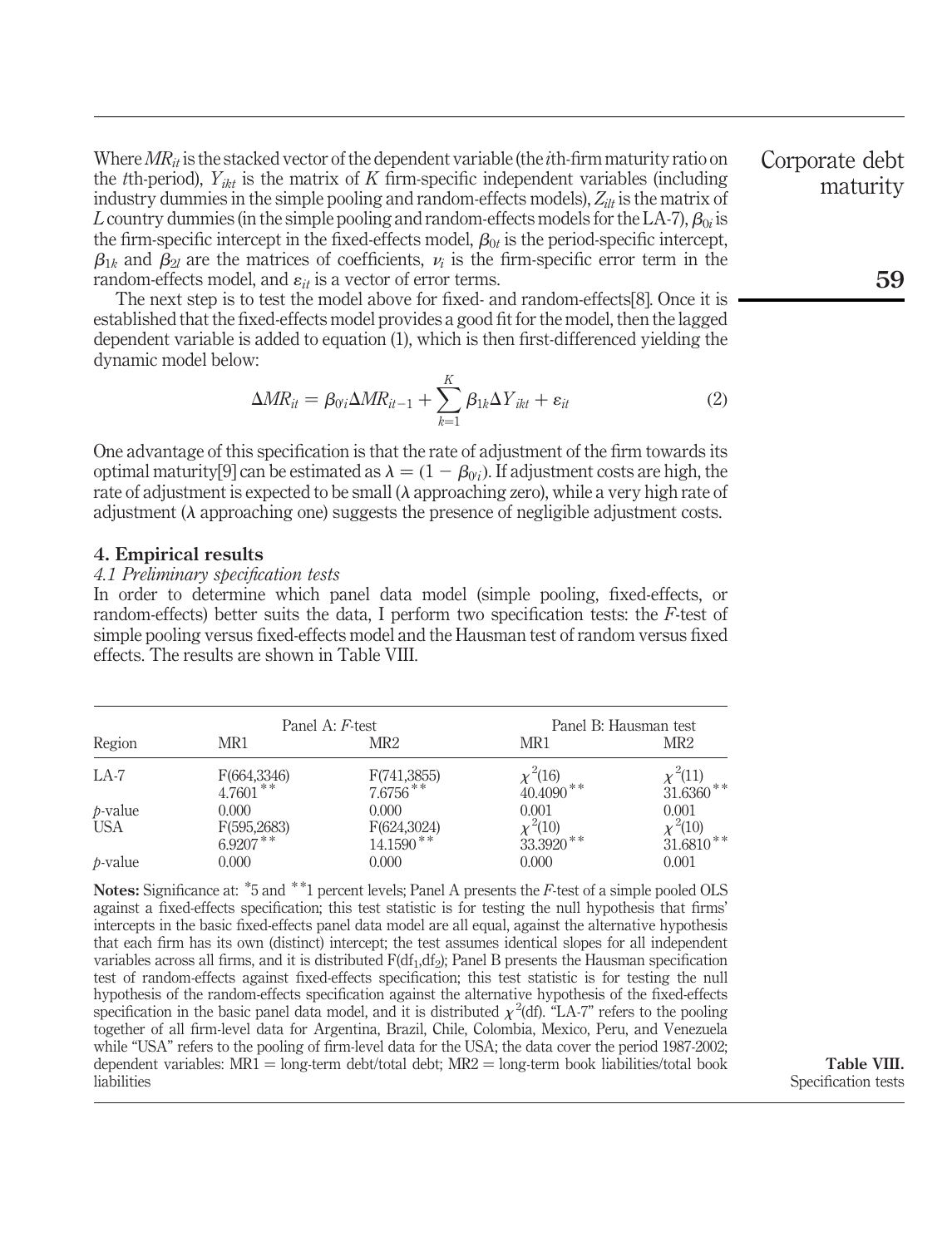The first step is to determine whether the panel data specification that simply pools together all available data for all firms and time periods is adequate to describe the data. As pointed out by Hsiao (1986), simple least squares estimation of pooled cross-section and time series data may be seriously biased[10]. The model tested in equation (1) includes firm-specific variables described above, as well as country-specific dummy variables for the LA-7. The results in Table VIII strongly reject the single intercept hypothesis, both for the LA-7 and for the US.

The next step is to determine which model of variable intercepts across firms better fits the data. Table VIII also presents the results for a Hausman specification test of random- versus fixed-effects. The test, as suggested by Hsiao (1986, p. 49), is particularly appropriate in situations where  $N$  (the number of cross-sectional units) is large relative to  $T$  (the number of time periods) – precisely the case of this study. Again, the model in equation (1) above is employed. The test strongly rejects the random-effects specification for both groups of countries.

Given these results, I conclude that the fixed-effects specification is an adequate fit to the data. Therefore, after first differencing equation (1), firm-specific intercepts disappear and the dynamic model of equation (2) is used in the estimation that follows.

#### 4.2 Dynamic panel data estimation results

Preliminary runs of the fixed-effects model of equation (1) revealed a substantial presence of autocorrelation in the residuals. This finding raises the question that the maturity choice of the firm may be dynamic, i.e. current maturity may depend on past maturity. Antoniou et al. (2006) explicitly model such possibility, and suggest that a dynamic rather than static panel data analysis may be more adequate. However, as mentioned above, usual OLS and GLS estimators are biased and inconsistent when the lagged dependent variable is included in the right-hand side of the panel data model. In order to overcome this problem, GMM estimation is used instead.

Equation (2) is then estimated by GMM using as instruments first-order lagged values of the levels[11] of explanatory variables, sector dummies, country dummies (for Latin America), year dummies, and a constant[12]. In order to control for outliers, I exclude influential observations based on Cook's distance indicator. As a result, 26 observations are excluded for MR1 and 28 for MR2 in Latin America (respectively 40 and 45 in the US). The number of excluded observations is minimal given the samples size (less than 2 percent). Nevertheless, I report results with and without outliers in Tables IX and X, respectively. Standard errors are heteroskedasticity robust according to the method proposed by White (1980)[13] and are also robust to autocorrelation.

One important issue when estimating via GMM is to make sure that the instrument set is adequate. Tables IX and X report the Sargan's test statistic for the null hypothesis that moment restrictions hold. Results cannot reject the restrictions at usual significance levels in all cases, with the exception of MR2 for the US when outliers are excluded from the sample. Therefore, I conclude that the instrument set is valid in general[14]. Results also indicate that the model provides a reasonable fit for the data. Adjusted  $R^2$  range close to 0.5, being very similar to both samples.

One robust result is that the lagged dependent variable is positive and highly significant for both samples and both measures of maturity. The estimated rate of adjustment to an optimal maturity structure ranges between 0.46 and 0.68, an indication that firms in the sample face moderate adjustment costs. Adjustment costs for the measure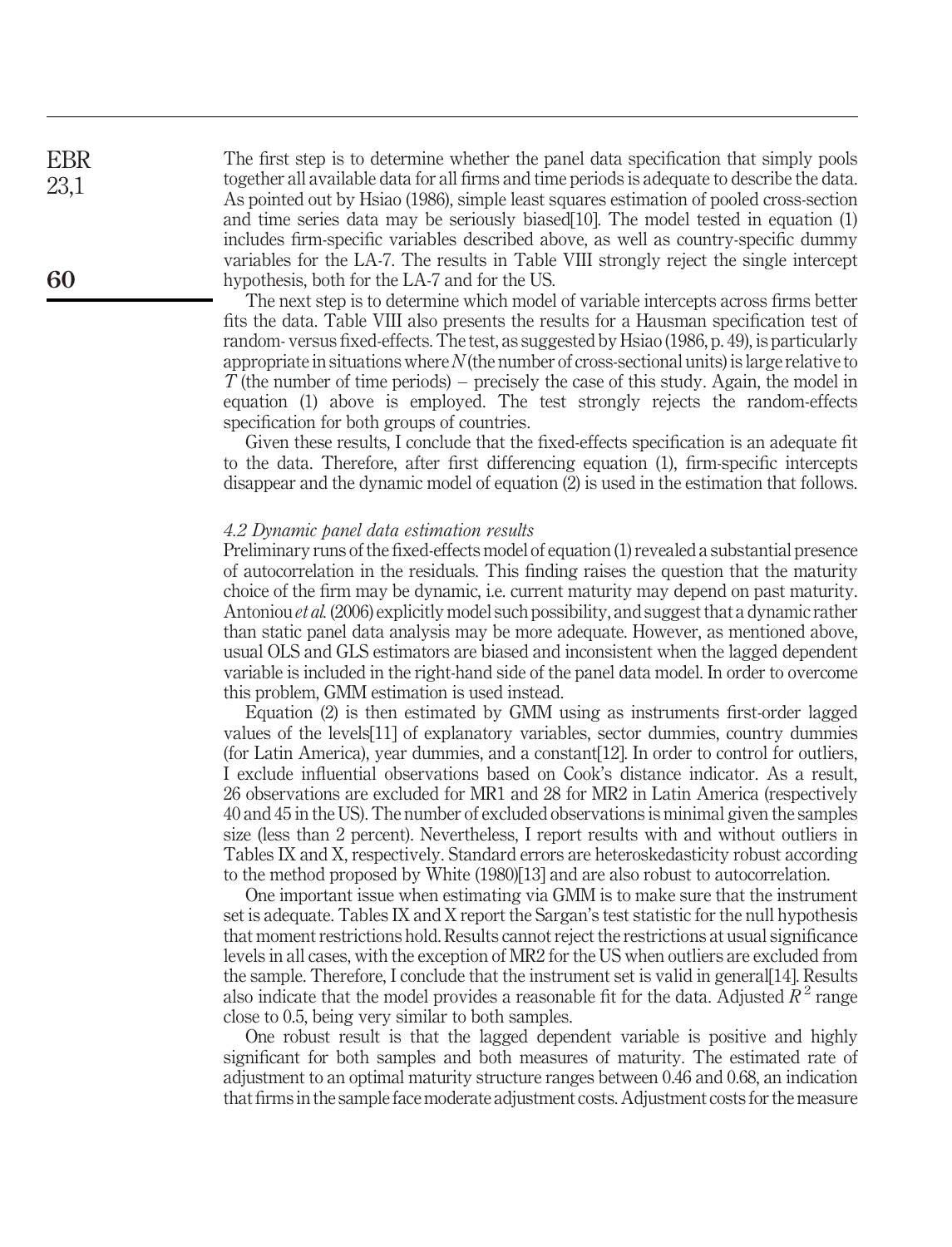|               | t-statistics                        | 1.648<br>$-0.848$<br>$-1.559$<br>0.282<br>1.485<br>$-1.204$<br>$-0.504$<br>2.321<br>$-7.037$<br>0.201<br>7.461<br>$\overline{\phantom{a}}$                                                                                                                                                                                                                                      | Corporate debt<br>maturity                                                                                                                                                                                                                                                                                                                                                                                                                                                                                                                                                                                                                                                                                                                                                                                                                                                                                                                                                                                        |
|---------------|-------------------------------------|---------------------------------------------------------------------------------------------------------------------------------------------------------------------------------------------------------------------------------------------------------------------------------------------------------------------------------------------------------------------------------|-------------------------------------------------------------------------------------------------------------------------------------------------------------------------------------------------------------------------------------------------------------------------------------------------------------------------------------------------------------------------------------------------------------------------------------------------------------------------------------------------------------------------------------------------------------------------------------------------------------------------------------------------------------------------------------------------------------------------------------------------------------------------------------------------------------------------------------------------------------------------------------------------------------------------------------------------------------------------------------------------------------------|
|               | MR <sub>2</sub>                     | $224.2141**$<br>(10; 2,468)<br>27.2775<br>0.5016<br>0.292<br>2,479<br>24<br>$0.5412***$<br>$-0.0000$ <sup>**</sup><br>$-0.0039$ *<br>$-0.1074$<br>0.1909<br>0.0135<br>0.2286<br>0.0079<br>0.0000<br>$-0.0088$<br>$-0.0004$                                                                                                                                                      | 2.2020<br>61                                                                                                                                                                                                                                                                                                                                                                                                                                                                                                                                                                                                                                                                                                                                                                                                                                                                                                                                                                                                      |
| USA           | t-statistics                        | 0.919<br>1.696<br>0.214<br>$-1.513$<br>0.533<br>5.096<br>$-1.300$<br>$-0.663$<br>0.953<br>$-1.063$<br>0.691<br>$\overline{1}$                                                                                                                                                                                                                                                   |                                                                                                                                                                                                                                                                                                                                                                                                                                                                                                                                                                                                                                                                                                                                                                                                                                                                                                                                                                                                                   |
|               | MR <sub>1</sub>                     | 194.6664 **<br>(10; 2,125)<br>10.1432<br>0.4979<br>0.994<br>2,136<br>$\overline{\mathbb{Z}}$<br>$0.3897***$<br>0.0000<br>$-0.0364$<br>$-0.0402$<br>$-0.0000$<br>0.9360<br>0.3243<br>0.0033<br>0.0011<br>0.0057<br>0.0026<br>$\mathbb I$                                                                                                                                         | 2.1757                                                                                                                                                                                                                                                                                                                                                                                                                                                                                                                                                                                                                                                                                                                                                                                                                                                                                                                                                                                                            |
| Region        | Dependent variables<br>t-statistics | $-0.936$<br>1.640<br>$-0.599$<br>0.125<br>2.559<br>0.922<br>$-0.757$<br>3.989<br>11.535<br>$-0.704$<br>$-1.284$<br>$\overline{\phantom{a}}$                                                                                                                                                                                                                                     |                                                                                                                                                                                                                                                                                                                                                                                                                                                                                                                                                                                                                                                                                                                                                                                                                                                                                                                                                                                                                   |
|               | MR <sub>2</sub>                     | 292.5154 **<br>(10; 3,349)<br>39.9244<br>0.5005<br>0.385<br>3,360<br>38<br>$-0.0000$ <sup>**</sup><br>$0.5056***$<br>$0.0000$ $^{\ast}$<br>0.0016<br>$-0.0000$<br>$-0.0109$<br>$-0.0579$<br>0.0458<br>0.0148<br>$-0.0788$<br>$-0.0020$<br>$\begin{array}{c} \end{array}$                                                                                                        | 2.4133                                                                                                                                                                                                                                                                                                                                                                                                                                                                                                                                                                                                                                                                                                                                                                                                                                                                                                                                                                                                            |
| Latin America | t-statistics                        | 1.372<br>3.004<br>3.269<br>2.587<br>1.934<br>1.637<br>7.062<br>1.251<br>1.791<br>0.881<br>0.481<br>$\overline{\phantom{a}}$                                                                                                                                                                                                                                                     |                                                                                                                                                                                                                                                                                                                                                                                                                                                                                                                                                                                                                                                                                                                                                                                                                                                                                                                                                                                                                   |
|               | <b>NB2</b>                          | $246.2480**$<br>(10; 2,803)<br>35.0935<br>0.4980<br>0.605<br>2,814<br>38<br>$0.0001$ $\rm ^{**}$<br>$0.3134***$<br>$0.0001$ $\!**$<br>$0.0417***$<br>0.0453<br>0.0000<br>0.1605<br>0.0364<br>0.1126<br>0.2191<br>0.0021                                                                                                                                                         | 2.2938                                                                                                                                                                                                                                                                                                                                                                                                                                                                                                                                                                                                                                                                                                                                                                                                                                                                                                                                                                                                            |
|               | Independent variables               | $\Omega$<br>Number of observation<br>Growth opportunities,<br>Sargan's test statistic<br>Residual leverage <sub>t</sub><br>Asset maturity,<br>Dividend yield<br>Business risk<br>Adjusted $R^2$<br>$Probability_{t}$<br>Tangibility $_t$<br>Tax effects<br>$Maturity_{t-1}$<br>F-statistic<br>Liquidity,<br>$F(df_1; df_2)$<br>$p$ -value<br>$\chi^2$<br>$\mathrm{Size}_t$<br>đ | Notes: Significance at: "5 and "*1 percent levels; first-differences model so that idiosyncratic firm-effects constant through time are eliminated; the<br>Latin America), year dummies, and a constant; estimation in the period 1987-2002; "Latin America" refers to the pooling together of all firm-level data for<br>Argentina, Brazil, Chile, Colombia, Mexico, Peru, and Venezuela; dependent variables: MR1 = long-term debt/total debt; MR2 = long-term book<br>liabilities/total book liabilities; reported t-statistics are calculated using heteroskedasticity-robust standard errors (White) and are also robust to autocorrelation (Bartlett Kernel); Model: $\Delta M R_{it} = \beta_{0i} \Delta M R_{it-1} + \sum$<br>model is estimated by GMM using as instruments first-order lagged values of the levels of explanatory variables, sector dummies, country dummies (for<br>Durbin-Watson statistic<br>Table IX.<br>Panel data analysis of<br>maturity ratios for Latin<br>America and the USA |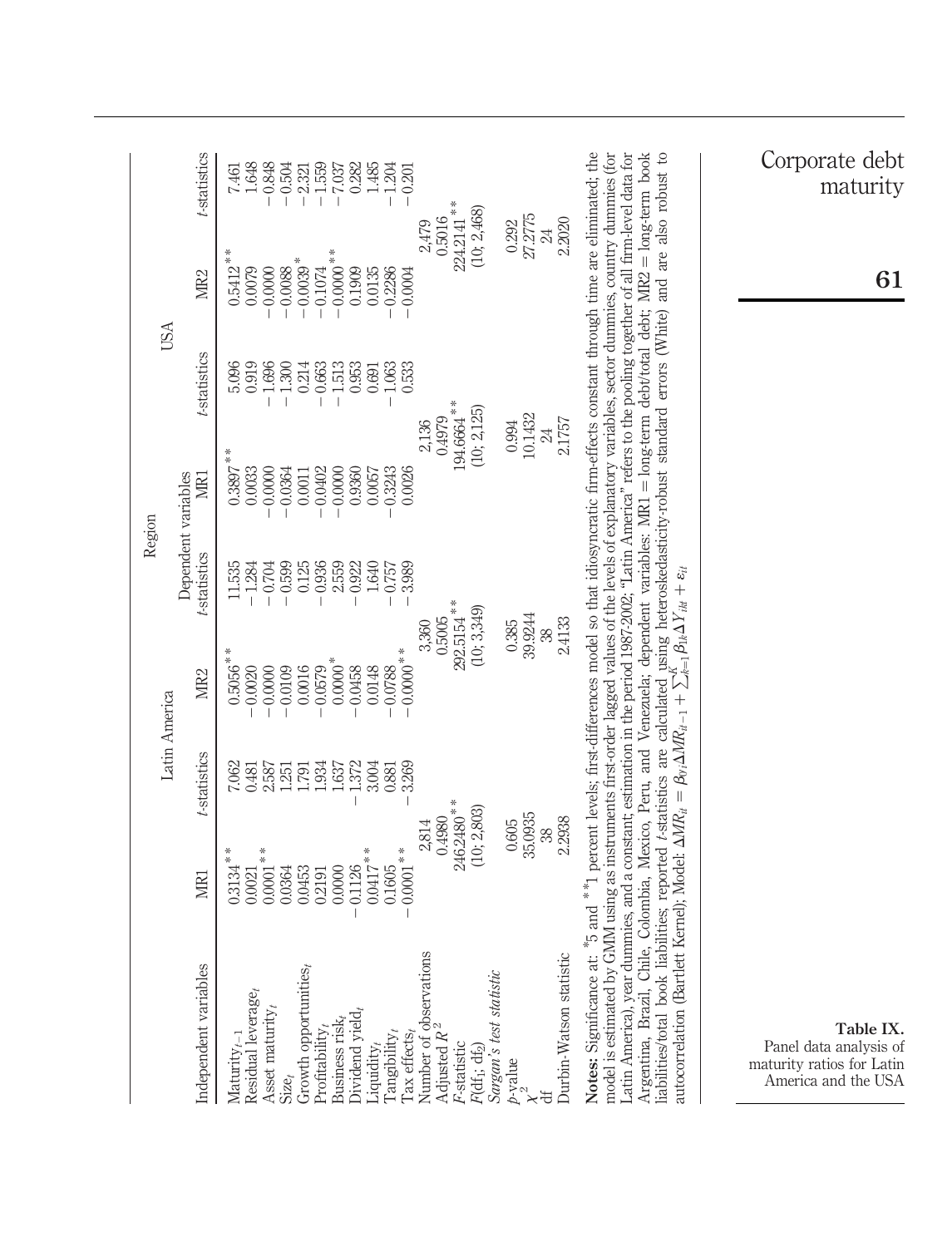| <b>EBR</b><br>23,1                                                                                            |               | t-statistics                        | $-1.710$<br>4.452<br>0.425<br>2.236<br>$-5.056$<br>0.400<br>$-1.053$<br>6.042<br>1.761<br>4.224<br>$-0.424$<br>$\ $                                                                                                                                                                                                                                                                                                                                                                                                                                                                                                                                                                                                                                                                                                                                                                                                                                                                                                                                                                                                       |
|---------------------------------------------------------------------------------------------------------------|---------------|-------------------------------------|---------------------------------------------------------------------------------------------------------------------------------------------------------------------------------------------------------------------------------------------------------------------------------------------------------------------------------------------------------------------------------------------------------------------------------------------------------------------------------------------------------------------------------------------------------------------------------------------------------------------------------------------------------------------------------------------------------------------------------------------------------------------------------------------------------------------------------------------------------------------------------------------------------------------------------------------------------------------------------------------------------------------------------------------------------------------------------------------------------------------------|
| 62                                                                                                            |               | MR <sub>2</sub>                     | 248.2950 **<br>$59.3516***$<br>(10; 2,423)<br>1.9876<br>0.000<br>0.5041<br>2,434<br>24<br>$0.3224***$<br>$0.0490**$<br>$0.0361\, {}^{**}$<br>$-0.0000$ <sup>**</sup><br>$-0.0030$ <sup>*</sup><br>0.2778<br>0.0000<br>0.0308<br>$-0.1077$<br>$-0.0017$<br>$-0.0711$                                                                                                                                                                                                                                                                                                                                                                                                                                                                                                                                                                                                                                                                                                                                                                                                                                                       |
|                                                                                                               | <b>USA</b>    | t-statistics                        | $-0.262$<br>$-1.126$<br>1.316<br>2.839<br>0.455<br>1.735<br>$-1.094$<br>0.786<br>$-1.477$<br>4.897<br>0.977                                                                                                                                                                                                                                                                                                                                                                                                                                                                                                                                                                                                                                                                                                                                                                                                                                                                                                                                                                                                               |
|                                                                                                               |               | MR <sub>1</sub>                     | GMM using as instruments first-order lagged values of the levels of explanatory variables, sector dummies, country dummies (for<br>208.9407 **<br>(10; 2,085)<br>10.4880<br>2.0687<br>0.4981<br>0.992<br>2,096<br>$\mathbb{Z}$<br>$0.3416***$<br>$0.0593***$<br>$-0.0000$<br>1.1893<br>$-0.0000$<br>$-0.0089$<br>0.0045<br>$-0.0643$<br>0.1504<br>0.0241<br>0.0037                                                                                                                                                                                                                                                                                                                                                                                                                                                                                                                                                                                                                                                                                                                                                        |
|                                                                                                               | Region        | Dependent variables<br>t-statistics | 0.940<br>$-0.909$<br>$-1.673$<br>2.575<br>$-0.969$<br>$-1.034$<br>3.962<br>$-0.617$<br>1.621<br>11.797<br>$0.127\,$                                                                                                                                                                                                                                                                                                                                                                                                                                                                                                                                                                                                                                                                                                                                                                                                                                                                                                                                                                                                       |
|                                                                                                               |               | MR <sub>2</sub>                     | $335.1202**$<br>(10; 3,321)<br>43.3049<br>0.5008<br>2.4152<br>0.255<br>3,332<br>38<br>$-0.0000$ **<br>$0.4906***$<br>$0.0000$ $^{\ast}$<br>0.0016<br>0.1040<br>0.0535<br>0.0000<br>$-0.0113$<br>0.0033<br>0.0144<br>0.0989                                                                                                                                                                                                                                                                                                                                                                                                                                                                                                                                                                                                                                                                                                                                                                                                                                                                                                |
|                                                                                                               | Latin America | t-statistics                        | 7.115<br>1.246<br>2.556<br>1.248<br>1.879<br>1.754<br>0.996<br>1.863<br>3.006<br>3.238<br>0.661<br>$\begin{array}{c} \end{array}$                                                                                                                                                                                                                                                                                                                                                                                                                                                                                                                                                                                                                                                                                                                                                                                                                                                                                                                                                                                         |
|                                                                                                               |               | MR <sub>1</sub>                     | 277.7467**<br>(10; 2, 777)<br>34.0444<br>0.4982<br>2.2973<br>2,788<br>0.653<br>38<br>$0.0001$ **<br>$0.0421***$<br>$0.3175***$<br>$0.0001$ *<br>0.1198<br>0.0069<br>0.2158<br>0.0000<br>0.0368<br>0.0443<br>0.1574<br>$\overline{1}$                                                                                                                                                                                                                                                                                                                                                                                                                                                                                                                                                                                                                                                                                                                                                                                                                                                                                      |
| Table X.<br>Panel data analysis of<br>maturity ratios for Latin<br>America and the USA,<br>excluding outliers |               | Independent variables               | Notes: Significance at: *5 and **1 percent levels; first-differences model so that idiosyncratic firm-effects constant through time are eliminated; the<br>MR1 = long-term debt/total debt; MR2 = long-term book liabilities/total book liabilities; reported <i>t</i> -statistics are calculated using heteroskedasticity-<br>robust standard errors (White) and are also robust to autocorrelat<br>Latin America), year dummies, and a constant; influential observations have been removed based on Cook's D. estimation in the period 1987-2002; "Latin<br>America" refers to the pooling together of all firm-level data for Argentina, Brazil, Chile, Colombia, Mexico, Peru, and Venezuela; dependent variables:<br>Sut<br>Durbin-Watson Statistic<br>Growth opportunities,<br>model is estimated by<br>Number of observation<br>Sargan's test statistic<br>Residual leverage<br>Asset maturity,<br>Dividend yield<br>Business risk<br>Adjusted $R^2$<br>Profitability<br>Tax effects,<br>$Maturity_{t-1}$<br>Tangibility<br>F-statistics<br>$F(df_1; df_2)$<br>Liquidity,<br>$p$ -value<br>$\mathrm{Size}_t$<br>đ |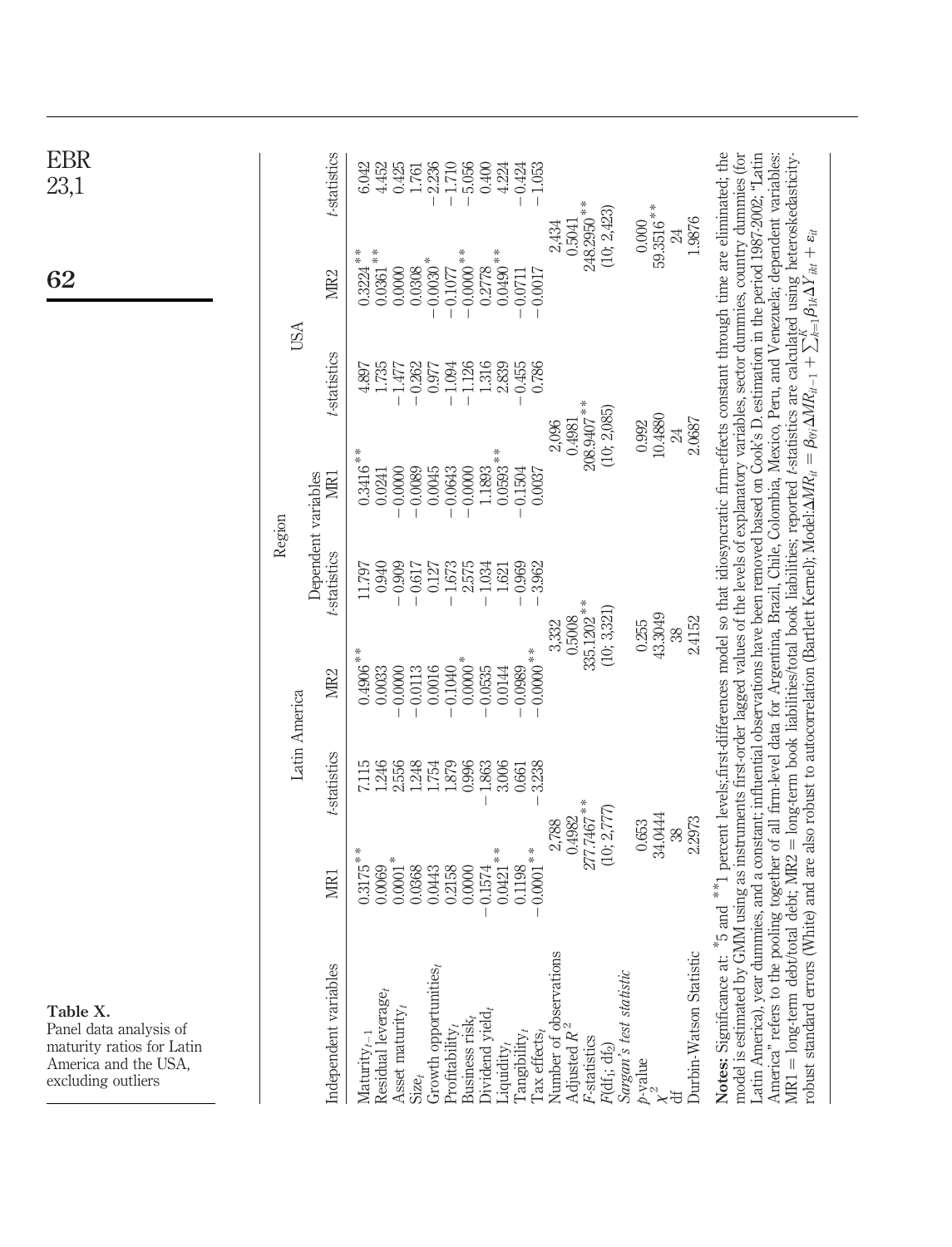including trade finance are in general higher than pure financial sources, and this is a common pattern between the LA-7 and the US samples[15]. This is in line with the reasoning that trade finance maturity depends largely on the business practices of each sector of activity, which makes it difficult for the firm to change. At the same time, adjustment to the target maturity is by no means costless and instantaneous.

Consistent results are also obtained for liquidity. It appears to have a positive effect on debt maturity, as postulated by theory (signaling hypothesis), once outliers have been removed from the sample.

As for the other determinants of debt maturity, no significant effect is detected for size, profitability, dividend yield, and tangibility. Some weak evidence is found for residual leverage (positive effect, but only in the US for MR2 without outliers), Asset maturity (positive effect for MR1 in the LA-7), and growth opportunities (negative, but only in the US for MR2). I conclude from these results that the capital structure decision does not have a singular effect on the debt-maturity decision, once simultaneity is resolved. Also, the significant and positive effect of asset maturity supports the maturity-matching hypothesis for financial debt in Latin America. This is in line with most of the previous empirical evidence, which finds a positive and significant effect of asset maturity. One possibility is that many studies employed measures of debt maturity that include trade finance (as MR2), which is more sensitive to the business practices of each sector, as argued above. The fact that it does not cause any effect in the US sample, nor does it to MR2 in the LA-7, suggests that financial debt in emerging markets is more sensitive to the life of a company's assets than in a developed market. A possible interpretation for this result is that debt financing may be more rationed in emerging markets[16] Finally, the negative effect of growth opportunities on MR2 for the US supports the agency hypothesis. However, the fact that it is significant only for a measure including trade finance in a developed market is difficult to interpret.

Disparities in signs between the samples are found for business risk. My results indicate that riskier firms in Latin America have longer debt maturity (which supports the agency hypothesis) while riskier firms in the US have shorter maturity (which supports the tradeoff hypothesis). Both results are found only for the measure including trade finance. This is the one empirical pattern that clearly differed between emerging and developed markets. At face value, it is awkward that riskier firms in volatile and financially constrained markets obtain longer term financing. It suggests that the role of trade financing in such markets goes beyond the mere provision of funds, but has also implications for the operating risk profile of firms. Nevertheless, a more in-depth investigation of this finding is called for.

Finally, tax effects seem to have a consistently significant negative effect over the debt maturity of Latin American firms, but an insignificant effect for North American ones. This result is puzzling since the average effective tax rate of US companies in the sample is much larger than those of Latin America.

A summary of the findings is presented in Table XI. A simple inspection of that table is enough to convey the main message: no single theoretical explanation is strongly empirically supported in this study. Moreover, none of the four hypotheses tested failed to find some support in the data. Jointly, they do obtain some success in explaining debt maturity. These findings are not unlike most previous empirical evidence in the literature.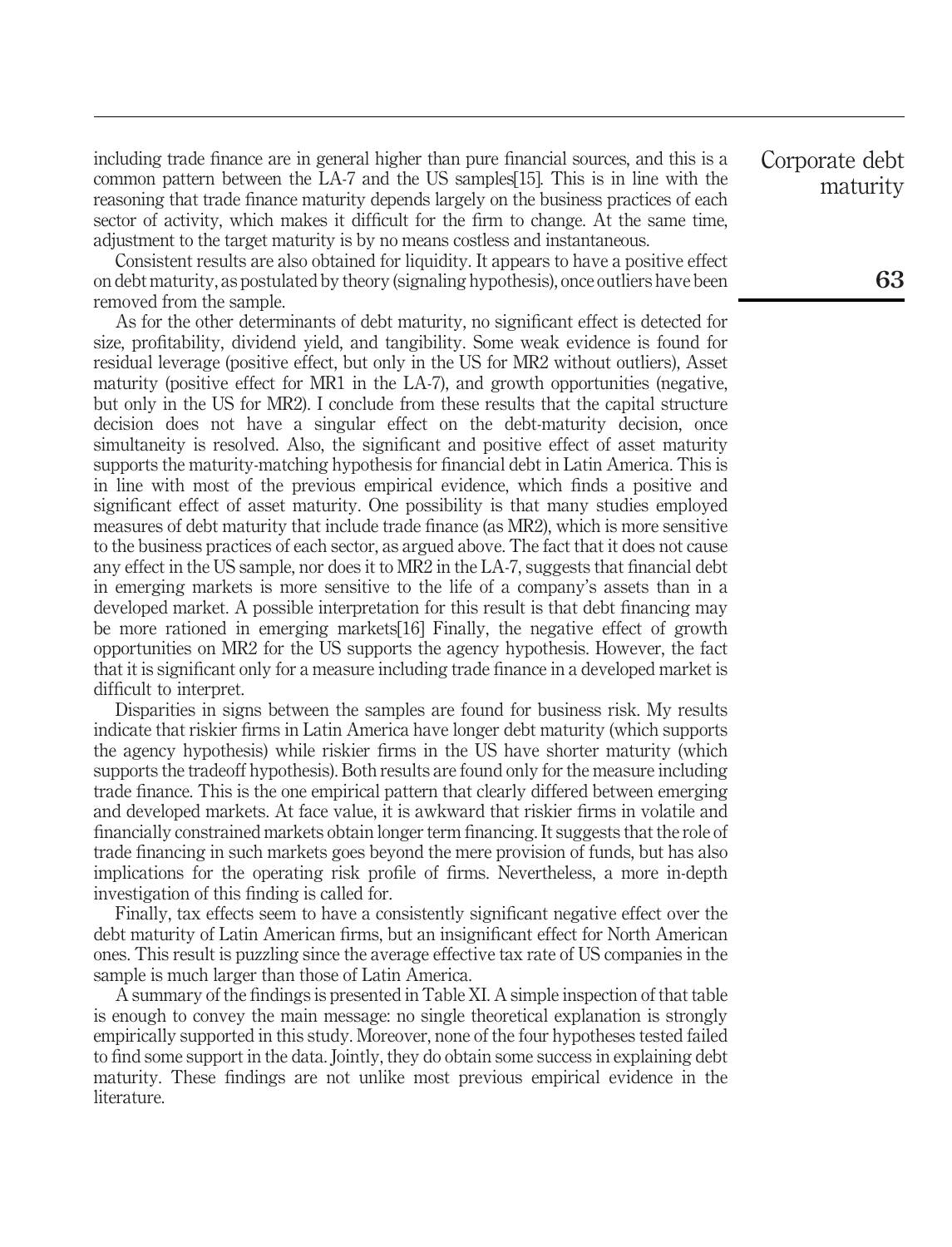| <b>EBR</b><br>23,1                            |                                         |                                              |                                               |                                       | Latin America                      | Empirical findings                                      | <b>USA</b>                              |
|-----------------------------------------------|-----------------------------------------|----------------------------------------------|-----------------------------------------------|---------------------------------------|------------------------------------|---------------------------------------------------------|-----------------------------------------|
|                                               | Determinant<br>factors                  | Theoretical<br>hypothesis                    | Predicted<br>effect on debt<br>maturity       | Financial<br>debt only                | Plus trade<br>finance              | Financial<br>debt only                                  | Plus trade<br>finance                   |
| 64                                            | Lagged<br>maturity                      | Dynamic<br>effects                           | Positive                                      | Positive                              | Positive                           | Positive                                                | Positive                                |
|                                               | Residual<br>leverage                    | Agency/<br>matching/<br>tradeoff             | Negative/<br>negative/<br>positive            |                                       |                                    | Insignificant Insignificant Insignificant Positive      |                                         |
|                                               | Asset<br>maturity                       | Matching                                     | Positive                                      | Positive                              |                                    | Insignificant Insignificant Insignificant               |                                         |
|                                               | <b>Size</b>                             | Agency/<br>signaling                         | Positive                                      |                                       |                                    | Insignificant Insignificant Insignificant Insignificant |                                         |
|                                               | Growth<br>opportunities matching/       | Agency/<br>tradeoff                          | Negative/<br>positive/<br>positive            |                                       |                                    | Insignificant Insignificant Insignificant Negative      |                                         |
|                                               | Profitability                           | Agency/<br>signaling                         | Positive/<br>negative                         |                                       |                                    | Insignificant Insignificant Insignificant Insignificant |                                         |
|                                               | Business risk Agency/                   | tradeoff                                     | Positive/<br>negative                         | Insignificant Positive                |                                    | Insignificant Negative                                  |                                         |
|                                               | Dividend<br>policy                      | Agency/<br>tradeoff                          | Negative/<br>positive                         |                                       |                                    | Insignificant Insignificant Insignificant Insignificant |                                         |
| Table XI.<br>Summary of empirical<br>findings | Liquidity<br>Tangibility<br>Tax effects | Signaling<br>Tradeoff<br>Agency/<br>tradeoff | Positive<br>Positive<br>Positive/<br>negative | Positive<br>Insignificant<br>Negative | Insignificant Positive<br>Negative | Insignificant Insignificant Insignificant               | Positive<br>Insignificant Insignificant |

#### 4.3 Sensitivity analyses

One question that emerges from the cross-country approach chosen in this paper is whether a single country may be driving the results. In order to check for the robustness of the findings, I apply Leamer's (1983) global sensitivity approach to the sample. I therefore re-estimate equation (2), dropping one country at a time. I also check for the influence of a single year over the results by dropping a year at a time. The results are reported in Figure 1 for MR1 and in Figure 2 for MR2. These graphs plot each (standardized) coefficient estimated from the procedure described above against the 1 percent confidence intervals and are similar to testing the null hypothesis that each sensitivity analysis coefficient is equal to the full sample estimates reported in Table IX.

Results of these sensitivity analyses in general support the robustness of the previous findings, albeit they are more robust for MR1 than for MR2. Coefficients for independent variables are similar to the results reported above. In particular, the significance is in general confirmed in the Leamer's plots for those variables that are significant in the whole sample analysis (lagged maturity, asset maturity, and tax effects). I therefore conclude that results reported in this paper are robust to the choice of countries and period covered.

#### 5. Summary and concluding remarks

This paper investigates the determinants of debt maturity for a sample of 1,693 non-financial firms from the seven biggest economies of Latin America and from the US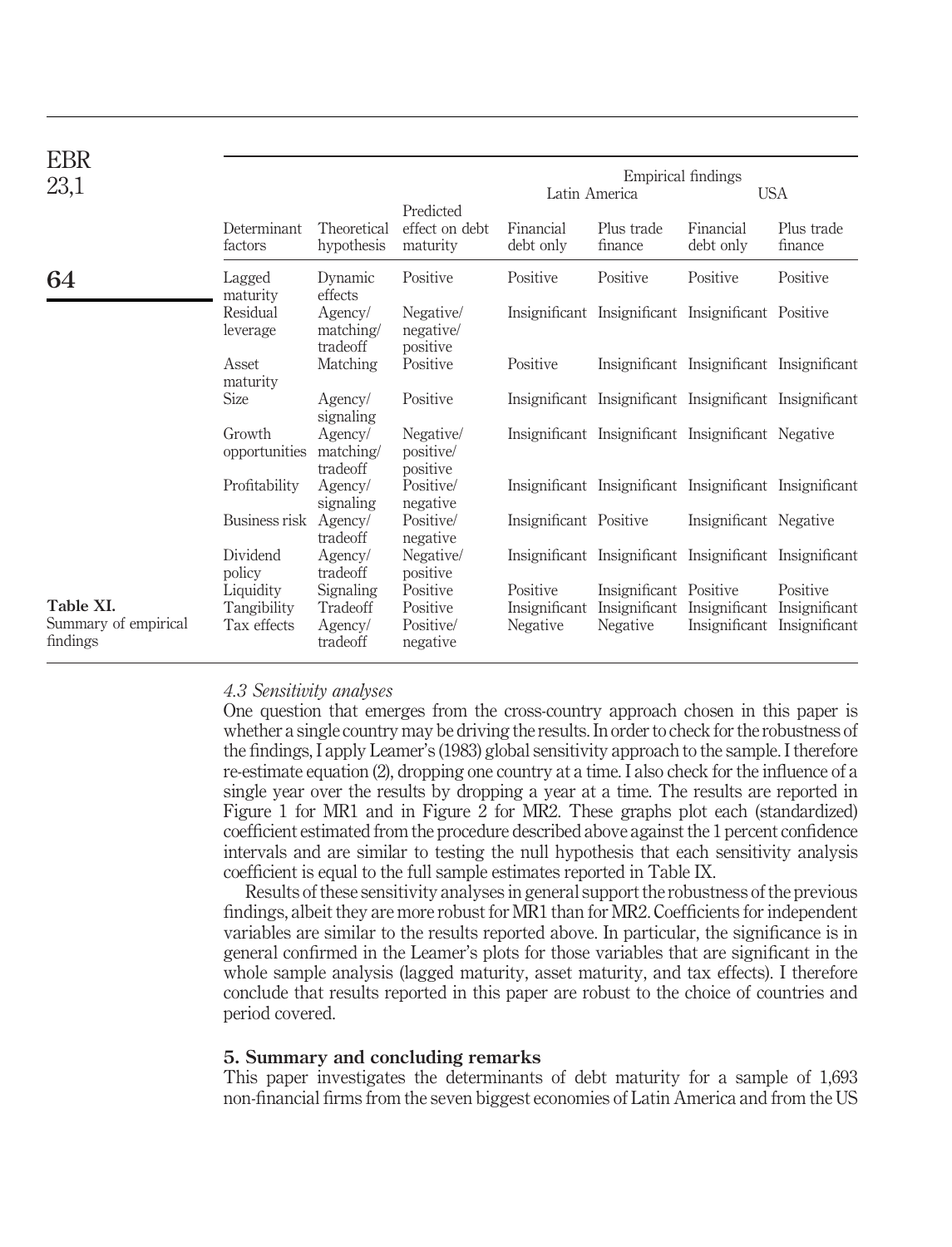

over a 16-year period. Employing dynamic panel data analysis, I test some of the best-known explanatory hypotheses in the theory, including agency costs, signaling, tradeoff, and maturity matching arguments.

My findings indicate that:

. there is a substantial dynamic component in the determination of the firm's maturity structure, and such effect is common to Latin America and the US;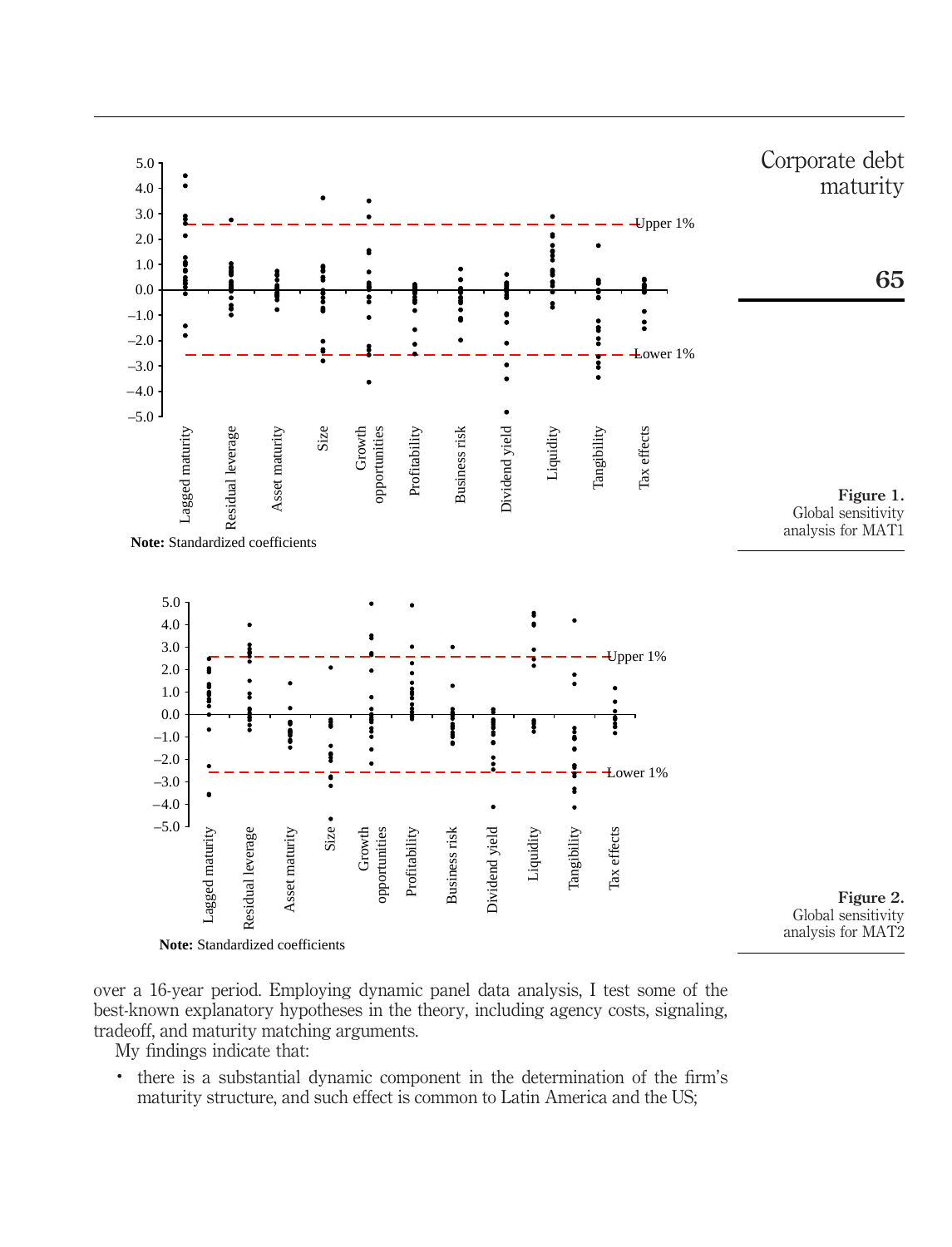| <b>EBR</b><br>23,1 | • firms face moderate adjustment costs towards its optimal maturity;<br>• the determinants of maturity structure and their effects seem mostly similar<br>between Latin American countries and the US, despite obvious differences in the<br>financial and business environments of these regions; and |
|--------------------|--------------------------------------------------------------------------------------------------------------------------------------------------------------------------------------------------------------------------------------------------------------------------------------------------------|
| 66                 | • although no theoretical proposition alone clearly finds strong empirical support in<br>this study, all four of them find at least partial empirical support.                                                                                                                                         |

Of course, the study presented here has its shortcomings: as mentioned before, there may be systematic effects induced by the nature of ownership of the firm, an omitted variable here. The quality of the measurement of the variables is also an issue. As noted, accounting standards, financial market depth, and the degree of supervision on financial reporting may vary largely across countries.

The main conclusion of this study is that the present theoretical framework does not provide a complete and general explanation of the maturity decision of the firm. As a matter of fact, the "theory" is not more than a collection of partial explanations for this phenomenon. The gap in theoretical research in this case becomes evident in the empirical results where many hypotheses are at best only partially supported.

On the one hand, it is frustrating not being able to provide a straight answer to the question "how do firms choose debt maturity?" On the other hand, it is reassuring to observe that most factors that affect this kind of firm's decision in developed capital markets behave similarly in emerging markets. It suggests that the determinants of debt maturity may be relatively independent of each country's business and financial environment, which opens room for the development of general theories. Such theories become even more important in periods of financial turmoil such as those observed from 2007 on.

Directions for future empirical research include the joint estimation of the leverage and maturity decisions through a system of simultaneous equations, which seems a reasonable theoretical approximation to real-life decision-making. Also, cross-country variation in maturity structure can be explored further using financial development and business condition indicators for these countries, along Demirguc-Kunt and Maksimovic's (1999) lines such as shareholder rights index, stock market capitalization to GDP, stock market turnover, bank financing to GDP, etc. These shall be my next steps.

#### Notes

- 1. In Merton Miller's own words (Ross et al., 2002, p. 401).
- 2. Quarterly data are also available in the Economática<sup>®</sup> database.
- 3. The proxies for determinants of maturity choice are similar to a number of independent variables often suggested as determinants of leverage choice in the capital structure literature.
- 4. The residuals of the leverage equation can be viewed as the "exogenous" leverage effect on maturity.
- 5. According to Pagan (1984), such approach yields consistent estimates with only a small loss of efficiency.
- 6. Figures for leverage are original debt-equity ratios instead of residuals.
- 7. Indeed, most empirical studies on capital and maturity structure overlook such variable as well. However, since most of these studies are conducted for developed countries, and the US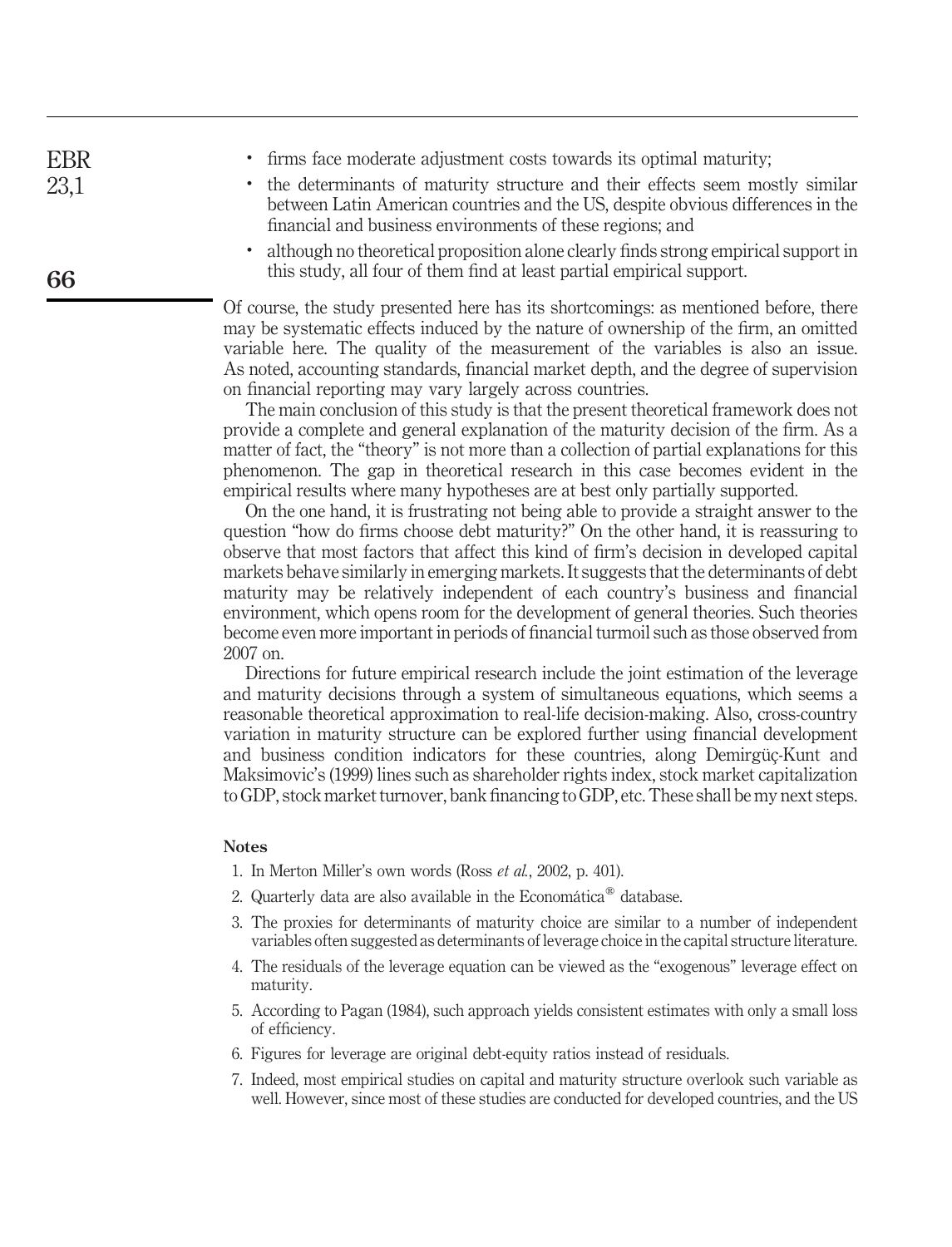in particular – where the presence of state-owned firms is less prevalent – such omission is more forgivable there than here.

- 8. Such tests are not strictly required to implement the dynamic model, but they are reassuring in that the first differences model is indeed adequate.
- 9. Assuming that the optimal maturity structure is determined by the exogenous variables  $\Delta Y_{ikt}$ .
- 10. Hsiao (1986, p. 6) refers to this as the "heterogeneity bias".
- 11. As suggested by Arellano (1989).
- 12. I choose to report results for the most complete instrument set. Several different specifications and instrument sets have been employed in preliminary runs. Results are robust to various sets of instruments as well as to instruments in levels or first-differences.
- 13. Given the heterogeneity in the firms in the sample, I anticipate that heteroskedasticity might be a problem.
- 14. Results for MR2 in the US outlier-purged sample should therefore be taken with caution.
- 15. Once outliers are excluded for the US.
- 16. Such interpretation however is weakened since tangibility a measure of collateral value is not significant.

#### References

- Akerlof, G.A. (1970), "The market for 'lemons': quality uncertainty and the market mechanism", Quarterly Journal of Economics, Vol. 84 No. 3, pp. 488-500.
- Anderson, T.W. and Hsiao, C. (1981), "Estimation of dynamic models with error components", Journal of the American Statistical Association, Vol. 76 No. 375, pp. 598-606.
- Antoniou, A., Guney, Y. and Paudyal, K. (2006), "The determinants of debt maturity structure: evidence from France, Germany and the UK", European Financial Management, Vol. 12 No. 2, pp. 161-94.
- Arellano, M. (1989), "A note on the Anderson-Hsiao estimator for panel data", Economics Letters, Vol. 31 No. 4, pp. 337-41.
- Arellano, M. and Bond, S.R. (1991), "Some tests of specification for panel data: Monte Carlo evidence and an application to employment equations", Review of Economic Studies, Vol. 58 No. 2, pp. 277-97.
- Baker, M., Greenwood, R. and Wurgler, J. (2003), "The maturity of debt issues and predictable variation in bond returns", Journal of Financial Economics, Vol. 70 No. 2, pp. 261-91.
- Baltagi, B.H. (1995), *Econometric Analysis of Panel Data*, Wiley, Chichester.
- Barclay, M.J. and Smith, C.W. Jr (1995), "The maturity structure of corporate debt", *Journal of* Finance, Vol. 50 No. 2, pp. 609-31.
- Barclay, M.J. and Smith, C.W. Jr (1996), "On financial architecture: leverage, maturity, and priority", Journal of Applied Corporate Finance, Vol. 8 No. 4, pp. 4-17.
- Barnea, A., Haugen, R.A. and Senbet, L.W. (1980), "A rationale for debt maturity structure and call provisions in the agency theoretic framework", Journal of Finance, Vol. 35 No. 5, pp. 1223-34.
- Brealey, R.A. and Myers, S.C. (2003), Principles of Corporate Finance, 7th ed., Irwing, New York, NY.
- Brick, I.E. and Abraham Ravid, S. (1985), "On the relevance of debt maturity structure", Journal of Finance, Vol. 40 No. 5, pp. 1423-37.

Corporate debt

maturity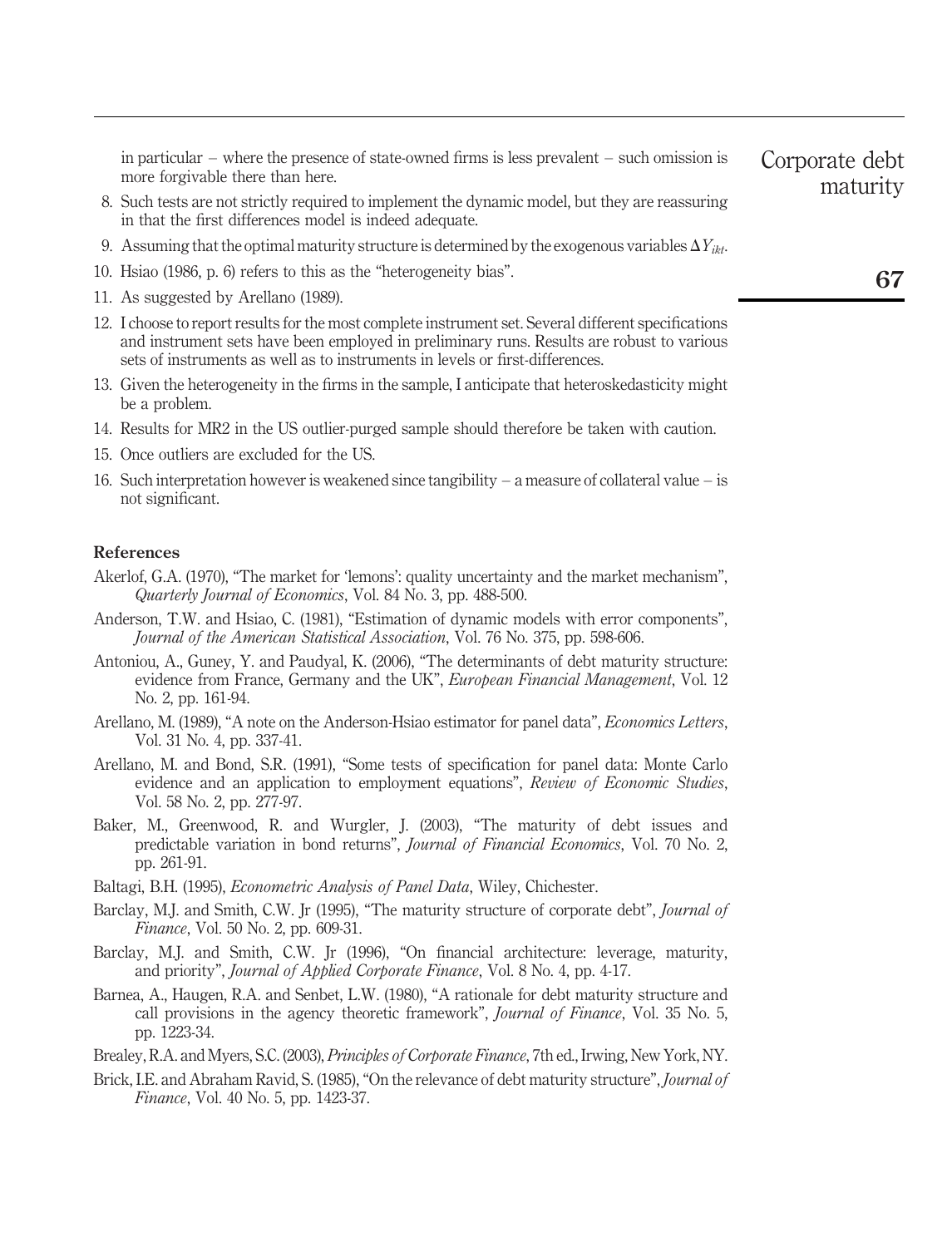| <b>EBR</b><br>23,1 | Brick, I.E. and Abraham Ravid, S. (1991), "Interest rate uncertainty and the optimal debt<br>maturity structure", Journal of Financial and Quantitative Analysis, Vol. 26 No. 1, pp. 63-81.                                                                                            |
|--------------------|----------------------------------------------------------------------------------------------------------------------------------------------------------------------------------------------------------------------------------------------------------------------------------------|
|                    | Campello, M., Graham, J.R. and Harvey, C.R. (2009), "The real effects of financial constraints:<br>evidence from a financial crisis", Working Paper No. 1318355, Social Sciences Research<br>Network, available at SSRN: http://ssrn.com/abstract=1318355 (accessed January 23, 2009). |
| 68                 | Demirgüç-Kunt, A. and Maksimovic, V. (1999), "Institutions, financial markets, and firm debt<br>maturity", <i>Journal of Financial Economics</i> , Vol. 54 No. 3, pp. 295-336.                                                                                                         |
|                    | Diamond, D.W. (1991), "Debt maturity structure and liquidity risk", <i>Quarterly Journal of</i><br>Economics, Vol. 106 No. 3, pp. 709-37.                                                                                                                                              |
|                    | Easterwood, J.C. and Kadapakkam, P.-R. (1994), "Agency conflicts, issue costs, and debt<br>maturity", Quarterly Journal of Business and Economics, Vol. 33 No. 3, pp. 69-80.                                                                                                           |
|                    | Economática (2003), Economática Pro Ver. 2003, Economática, São Paulo, August 18.                                                                                                                                                                                                      |
|                    | Emery, G.W. (2001), "Cyclical demand and the choice of debt maturity", Journal of Business,<br>Vol. 74 No. 4, pp. 557-90.                                                                                                                                                              |
|                    | Erol, T. (2004), "Strategic debt with diverse maturity in developing countries: industry-level<br>evidence from Turkish manufacturing", Emerging Markets Finance and Trade, Vol. 40<br>No. 5, pp. 5-24.                                                                                |
|                    | Fan, J.P.H., Titman, S. and Twite, G. (2008), "An international comparison of capital structure<br>and debt maturity choices", Working Paper No. 423483, Social Sciences Research Network,<br>available at SSRN: http://ssrn.com/abstract=423483 (accessed October 21, 2008).          |
|                    | Flannery, M.J. (1986), "Asymmetric information and risky debt maturity choice", <i>Journal of</i><br><i>Finance</i> , Vol. 41 No. 1, pp. 19-37.                                                                                                                                        |
|                    | Gottesman, A.A. and Roberts, G.S. (2004), "Maturity and corporate loan pricing", The Financial<br><i>Review</i> , Vol. 39 No. 1, pp. 55-77.                                                                                                                                            |
|                    | Guedes, J. and Opler, T. (1996), "The determinants of the maturity of corporate debt issues",<br><i>Journal of Finance</i> , Vol. 51 No. 1, pp. 1809-33.                                                                                                                               |
|                    | Hall, B.H. and Cummins, C. (1997), TSP Version 4.4 User's Guide, TSP International, Palo Alto, CA.                                                                                                                                                                                     |
|                    | Hansen, L.P. (1982), "Large sample properties of generalized method of moments estimators",<br><i>Econometrica</i> , Vol. 50 No. 4, pp. 1029-54.                                                                                                                                       |
|                    | Hart, O. and Moore, J. (1994), "A theory of debt based on the inalienability of human capital",<br><i>Quarterly Journal of Economics, Vol. 109 No. 4, pp. 841-79.</i>                                                                                                                  |
|                    | Heyman, D., Deloof, M. and Ooghe, H. (2008), "The financial structure of private held Belgian<br>firms", Small Business Economics, Vol. 30 No. 3, pp. 301-13.                                                                                                                          |
|                    | Hsiao, C. (1986), <i>Analysis of Panel Data</i> , Cambridge University Press, Cambridge.                                                                                                                                                                                               |
|                    | Jensen, M.C. (1986), "Agency costs of free cash flow, corporate finance and takeovers",<br><i>American Economic Review, Vol. 76 No. 2, pp. 323-39.</i>                                                                                                                                 |
|                    | Jensen, M.C. and Meckling, W.H. (1976), "Theory of the firm: managerial behavior, agency costs,<br>and ownership structure", Journal of Financial Economics, Vol. 3 No. 4, pp. 305-60.                                                                                                 |
|                    | Johnson, S.A. (1997), "An empirical analysis of the determinants of corporate debt ownership<br>structure", Journal of Financial and Quantitative Analysis, Vol. 32 No. 1, pp. 47-69.                                                                                                  |
|                    | Leamer, E.E. (1983), "Sensitivity analyses would help", American Economic Review, Vol. 75 No. 3,<br>pp. 308-13.                                                                                                                                                                        |
|                    | Lyandres, E. and Zhdanov, A. (2007), "Accelerated investment in the presence of risky debt",<br>paper presented at the American Finance Association Annual Meeting, Chicago, IL,<br>January 5-7, available at SSRN: http://ssrn.com/abstract=446681 (accessed August 6, 2007).         |
|                    |                                                                                                                                                                                                                                                                                        |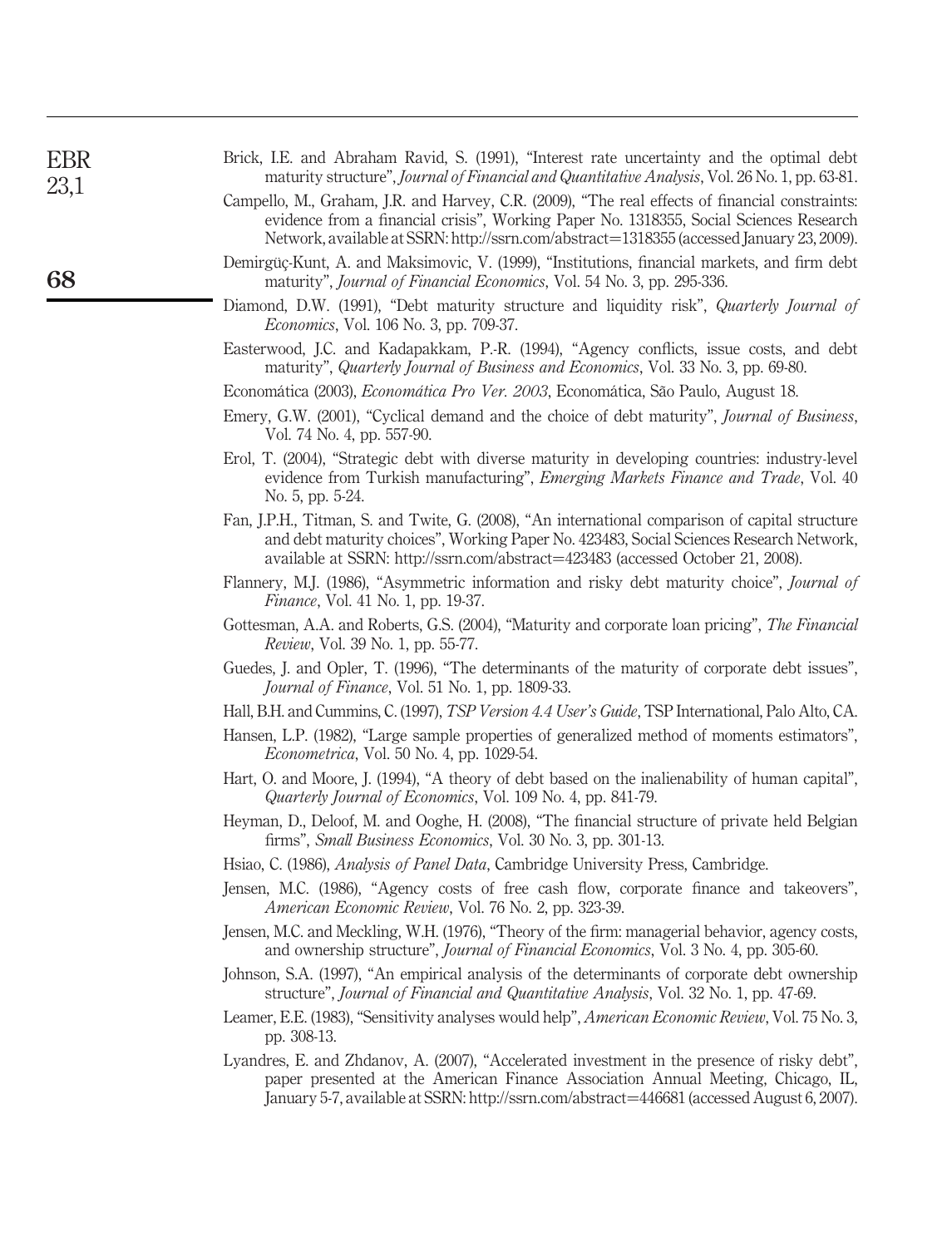|    | <i>Journal of Business, Vol. 34 No. 4, pp. 411-33.</i>                                                                                                                                                                |  |
|----|-----------------------------------------------------------------------------------------------------------------------------------------------------------------------------------------------------------------------|--|
|    | Mitchell, K. (1991), "The call, sinking fund, and term-to-maturity features of corporate bonds:<br>an empirical investigation", <i>Journal of Financial and Quantitative Analysis</i> , Vol. 26 No. 2,<br>pp. 201-22. |  |
| 69 | Mitchell, K. (1993), "The debt maturity choice: an empirical investigation", <i>Journal of Financial</i><br><i>Research</i> , Vol. 16 No. 4, pp. 309-20.                                                              |  |
|    | Modigliani, F. and Miller, M.H. (1958), "The cost of capital, corporation finance and the theory of<br>investment", <i>American Economic Review</i> , Vol. 48 No. 3, pp. 261-97.                                      |  |
|    | Modigliani, F. and Miller, M.H. (1963), "Corporate income taxes and the cost of capital:<br>a correction", American Economic Review, Vol. 53 No. 3, pp. 433-43.                                                       |  |
|    | Morris, J.R. (1992), "Factors affecting the maturity structure of corporate debt", unpublished<br>manuscript, University of Colorado at Denver, Denver, CO, p. 39.                                                    |  |
|    | Myers, S.C. (1977), "Determinants of corporate borrowing", <i>Journal of Financial Economics</i> , Vol. 5<br>No. 2, pp. 147-76.                                                                                       |  |
|    | Myers, S.C. and Majluf, N.S. (1984), "Corporate financing and investment decisions when firms<br>have information that investors do not have", <i>Journal of Financial Economics</i> , Vol. 13 No. 2,<br>pp. 187-221. |  |
|    | Ozkan, A. (2000), "An empirical analysis of corporate debt maturity structure", <i>European</i><br><i>Financial Management, Vol. 6 No. 2, pp. 197-212.</i>                                                            |  |
|    | Pagan, A. (1984), "Econometric issues in the analysis of regressions with generated regressors".<br><i>International Economic Review, Vol. 25 No. 1, pp. 221-47.</i>                                                  |  |

Corporate debt

maturity

Ross, S.A. (1977), "The determination of financial structure: the incentive-signaling approach", Bell Journal of Economics, Vol. 8 No. 1, pp. 23-40.

Miller, M.H. (1977), "Debt and taxes", Journal of Finance, Vol. 32 No. 2, pp. 261-75.

Miller, M.H. and Modigliani, F. (1961), "Dividend policy, growth and the valuation of shares",

- Ross, S.A., Westerfield, R.W. and Jaffe, J. (2002), Corporate Finance, 6th ed., McGraw-Hill, New York, NY.
- Scherr, F.C. and Hulburt, H.M. (2001), "The debt maturity structure of small firms", *Financial* Management, Vol. 30 No. 1, pp. 85-111.
- Schiantarelli, F. and Sembenelli, A. (1997), "The maturity structure of debt: determinants and effects on firms' performance, evidence from the United Kingdom and Italy", Working Paper No. 1699, World Bank Policy Research Department, Washington, DC, January, available at: www-wds.worldbank.org/servlet/WDSContentServer/WDSP/IB/1997/01/01/000009265\_ 3970625093856/Rendered/PDF/multi\_page.pdf (accessed April 24, 2000).
- Stiglitz, J.E. (1974), "On the irrelevance of corporate financial policy", American Economic Review, Vol. 64 No. 6, pp. 851-66.
- Stohs, M.H. and Mauer, D.C. (1996), "The determinants of corporate debt maturity structure", Journal of Business, Vol. 69 No. 3, pp. 279-312.
- White, H. (1980), "A heteroskedasticity-consistent covariance matrix estimator and a direct test for heteroskedasticity", Econometrica, Vol. 48 No. 4, pp. 817-38.

#### Further reading

Booth, L., Aivazian, V., Demirgüç-Kunt, A. and Maksimovic, V. (2001), "Capital structures in developing countries", Journal of Finance, Vol. 56 No. 1, pp. 87-130.